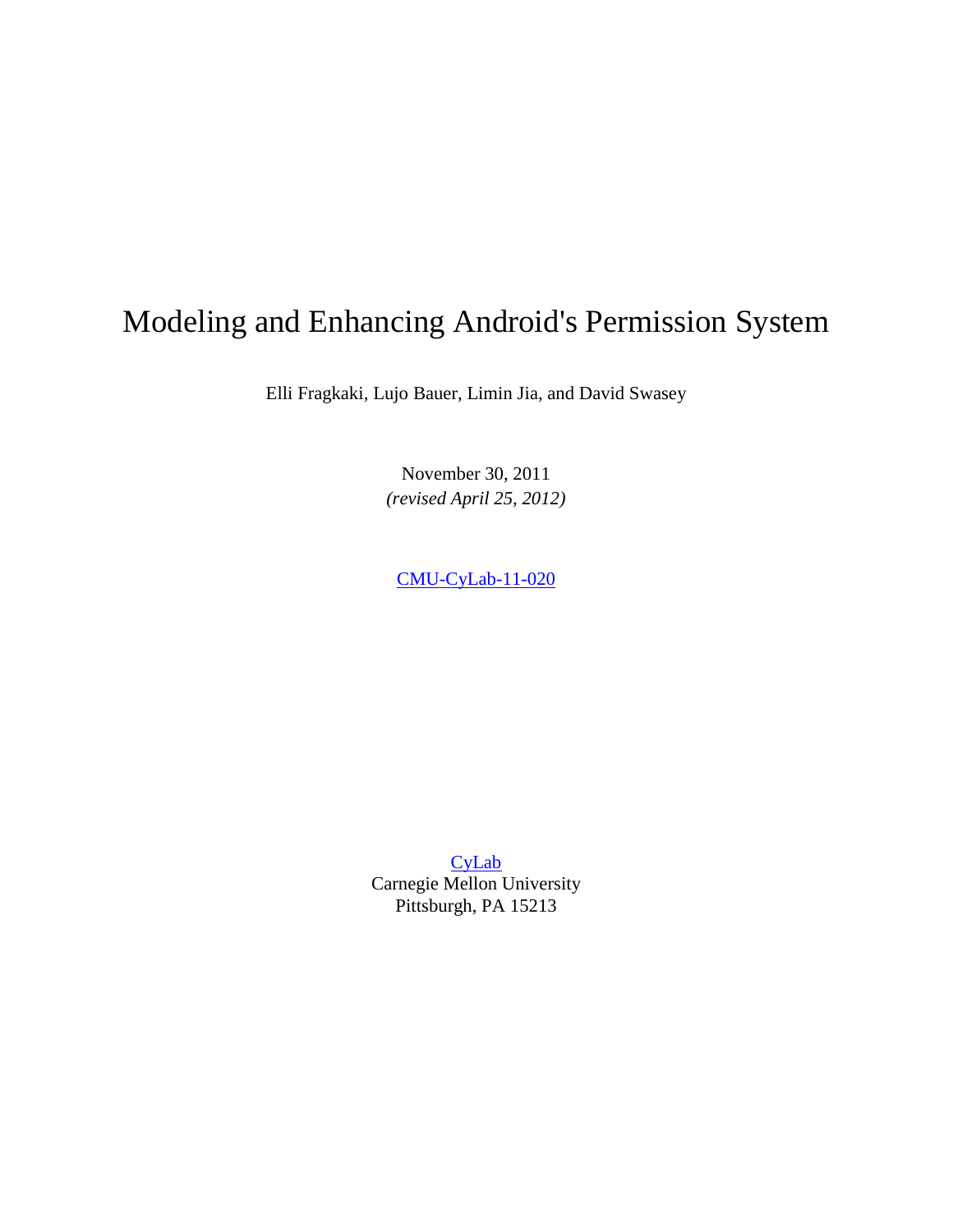# Modeling and Enhancing Android's Permission System

Elli Fragkaki Lujo Bauer Limin Jia David Swasey Carnegie Mellon University

#### Abstract

Several works have recently shown that Android's security architecture cannot prevent many undesired behaviors that compromise the integrity of applications and the privacy of their data. This paper makes two main contributions to the body of research on Android security: first, it develops a formal framework for analyzing Android-style security mechanisms; and, second, it describes the design and implementation of SORBET, an enforcement system that enables developers to use permissions to specify secrecy and integrity policies. Our formal framework is composed of an abstract model with several specific instantiations. The model enables us to formally define some desired security properties, which we can prove hold on SORBET but not on Android. We implement SORBET on top of Android 2.3.7, test it on a Nexus S phone, and demonstrate its usefulness through a case study.

# 1 Introduction

Recent years have witnessed an explosion in the use of mobile computing thanks to the proliferation of feature-rich smartphones, and associated app stores and easy-to-install applications. Smartphones have powerful hardware, with many useful sensors (e.g., GPS, camera, microphone, accelerometer) exposed via rich APIs, and enough computing power to run complex applications. Applications take advantage of these rich APIs to perform convenient and useful, but potentially privacy-sensitive tasks such as accessing addressbook or location information; accessing online banking and medical accounts; and controlling home security systems. App stores make it easy for users to install and run applications, while providing few guarantees about their provenance or behavior.

To protect sensitive resources from applications, and applications from each other, Android and other mobile OSes implement security mechanisms such as permission systems and strong isolation between applications. These mechanisms, however, have in practice proved insufficient, with an increasing number of malicious applications starting to target smartphones [14, 22, 15].

A number of works have investigated these weaknesses from various perspectives, including demonstrating how applications can communicate through covert channels [23, 17], developing tools to detect information leaks [8, 5, 13], and implementing more powerful protection mechanisms (e.g., [21, 19, 7, 2]).

This paper adds to the body of research on Android security in two main ways: first, by developing a formal framework for analyzing Android-style security mechanisms, including defining properties desired of those, and verifying whether these properties hold; and, second, by designing and implementing an enforcement system that provides application developers with simple language constructs to specify flexible secrecy and integrity policies, and provably exhibits desirable security properties. To remain practically relevant, we constrain our enforcement system, which we call SORBET, to be easily retrofittable into Android's current architecture. The design and implementation of SORBET improves existing Android permission system in the following aspects: (1) we formally state the properties that we wish our new mechanisms to achieve, and formally prove that our system design supports them; (2) we enhance Android's permission system to support coarse-grained secrecy and integrity policies; and (3) we provide more flexible support for fine-grained and scope-limited delegation of permissions.

Formal analysis. One of our main goals is to improve our understanding of the security properties that we desire of Android-like permission systems, and to verify that specific systems are capable of specifying and enforcing desired properties. We pursue this goal by building a generalized, abstract model of the Android permission system, and stating a set of desirable properties in terms of the model. We then develop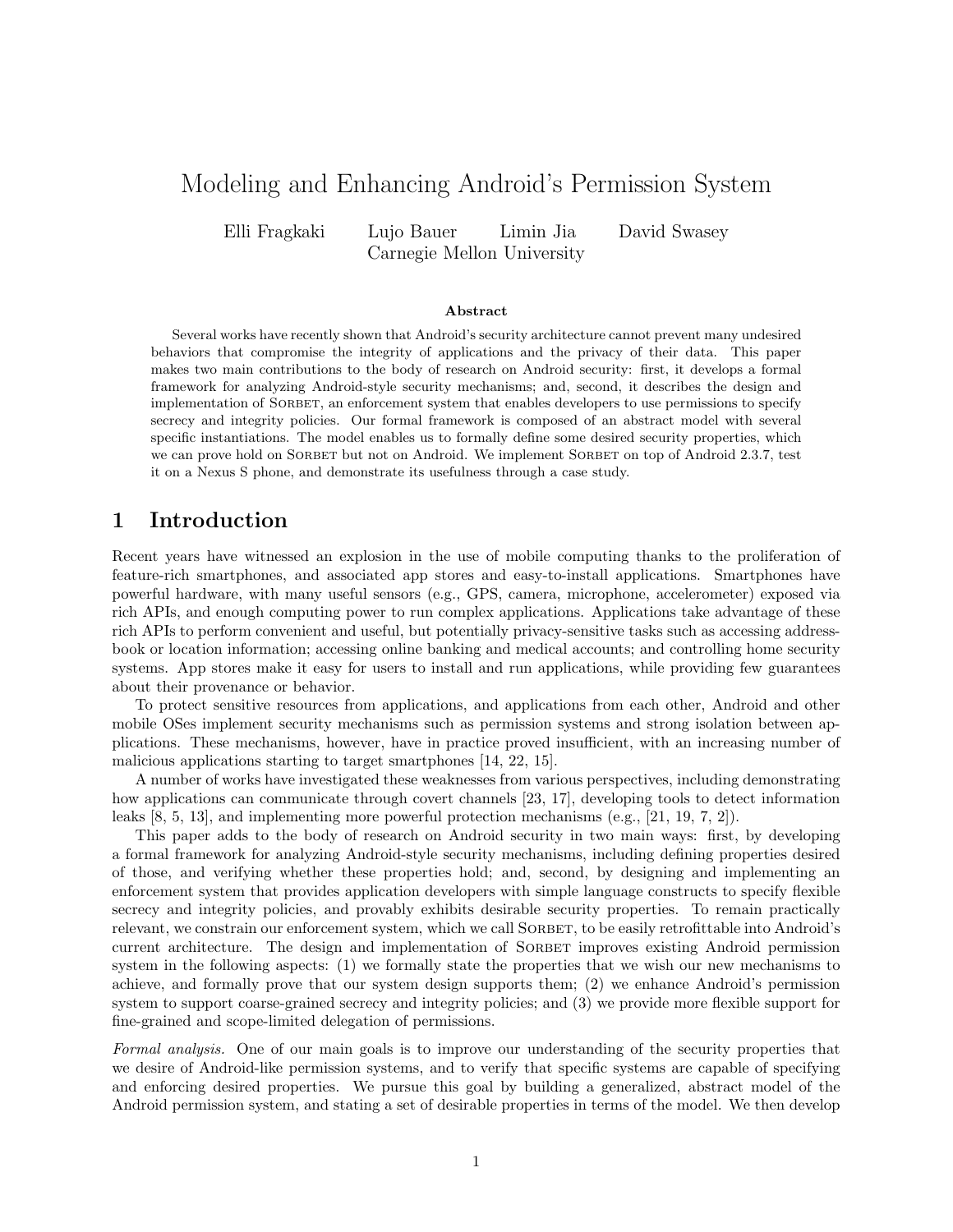instantiations of this model both for the current Android permission system and for SORBET. Based on this formal account, we study the properties of the current system; our investigation reveals both design and implementation flaws, which guide the design of SORBET. We also prove that SORBET's design is sufficient to support the properties that we have defined.

Coarse-grained secrecy and integrity policies. SORBET's key innovation is coarse-grained mechanisms that allow developers to protect their applications against privilege escalation and undesired information flows (e.g., [6, 8]). Android's permission system only prevents applications that do not have the correct permissions from directly calling a protected component. This is inadequate to protect against a malicious application that reaches a protected component indirectly, via a chain of calls to innocent applications. To protect against such attacks, we enrich Android's permission system with the ability to specify information-flow constraints and explicit declassification permissions, and implement a light-weight calling-context tracking and checking mechanism. A key challenge here is to support *local* specification of *global* properties.

Flexible and fine-grained delegation. Run-time delegation of (URI) permissions is a key feature in Android, and allows applications to use third-party components (e.g., a viewer activity) to manipulate content that those components normally would not be permitted to access. On examination, we discovered that Android's implementation of permission delegation is plagued by a number of flaws and questionable design decisions. SORBET supports more flexible and principled permission delegation and revocation, and allows developers to specify constraints that limit the lifespan and redelegation scope of the delegated permissions. Developing a mechanism that correctly enforces lifetime and scope constraints turns out to be unexpectedly tricky, due to redelegation and the dynamic nature of Android applications and components, including application installation and uninstallation, and instantiation and termination of components.

Contributions and Roadmap This paper makes the following contributions:

- We develop a formal model that generalizes Android-style permissions (§2.2). We show how Android's current permission system can be represented as an instantiation of our abstract model  $(\S2.3)$ .
- Building on this model, we define a set of security properties that one may desire of Android-style permission systems  $(\S3.1)$ . We show that Android currently obeys some of the desired security properties, but not others, and expose several design inconsistencies and implementation flaws  $(\S3.2)$ .
- We describe SORBET, a set of improvements to Android's permission system that supports developerspecified coarse-grained information-flow and privilege-escalation policies. We formalize SORBET as an instantiation of our model and show that it better supports the desired security properties  $(\S 4)$ .
- Finally, we implement SORBET on top of Android 2.3.7, test it on a Nexus S phone, and demonstrate several new scenarios that it enables  $(\S 5)$ .

# 2 Preliminaries

We first review the Android architecture as it pertains to permissions (§2.1). We then develop an abstract model of Android-style permission systems (§2.2), and an instantiation of it that captures details of Android's implementation (§2.3).

## 2.1 Android Overview

Android is a Linux-based open-source OS designed for smartphones. Android applications are written in Java and compiled to Dalvik bytecode. Each application is executed in a separate Dalvik Virtual Machine (DVM) instance.

Android applications are composed of four types of components:

Activities define the user interface. Only one activity interacts with the user at a time. Users typically interact with a sequence of activities to perform a task.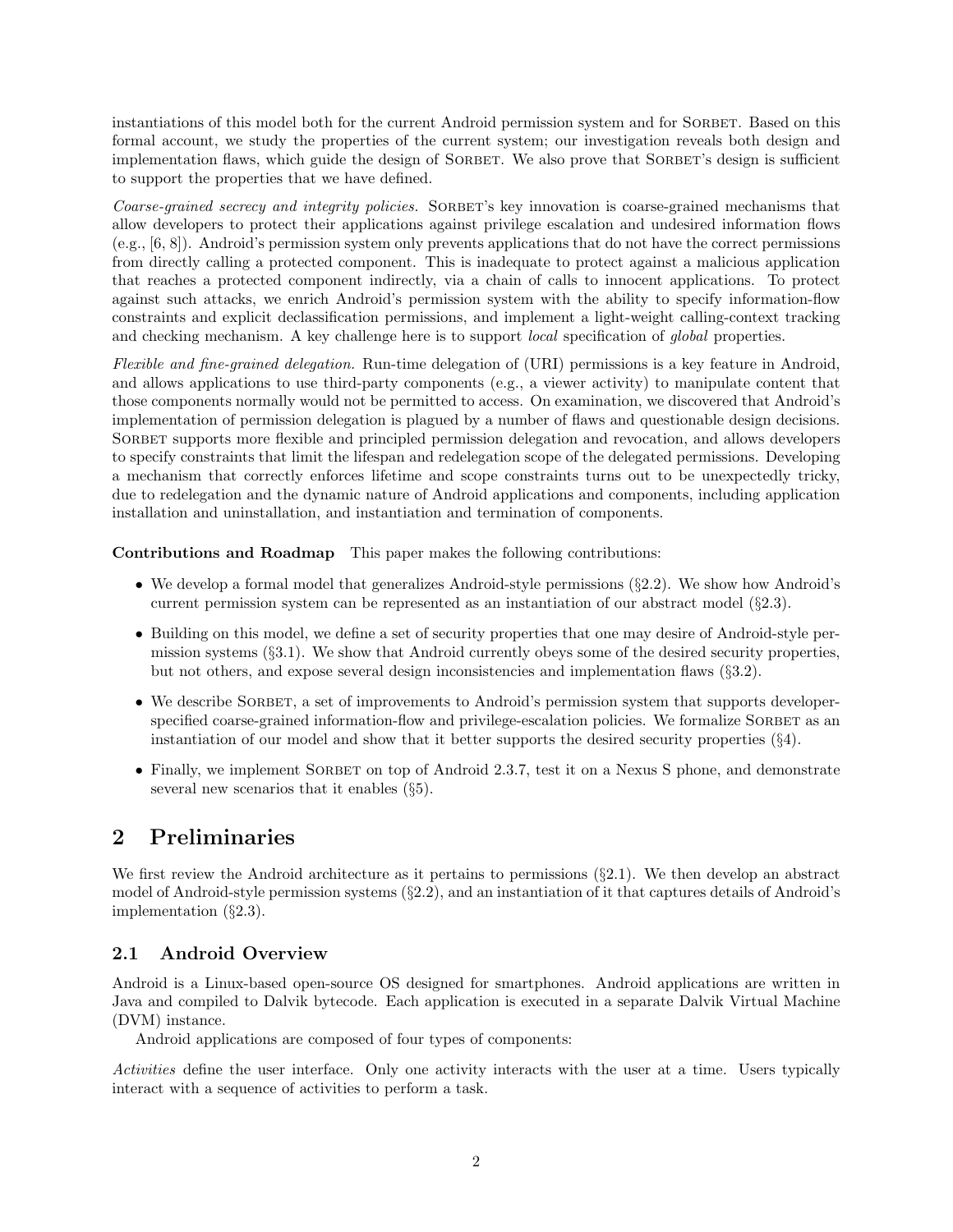Services run in the background and have no user interface. Unlike activities, services remain active regardless of which application is in the foreground.

Broadcast receivers listen for system-wide broadcasts, and inform other application components upon the receipt of a broadcast.

Content providers store data and are the main way to share data between applications. Each provider exposes a public URI that uniquely identifies its data set. Components and applications can access or update the data via SQL queries.

Activities, services, and broadcast receivers communicate via intents, asynchronous messages that deliver data and, if needed, cause a new instance of the recipient component to be created. The OS mediates both cross- and intra-application communications via intents. The recipient of an intent can be specified explicitly by its package and class name, or implicitly via the action the intent attempts to initiate. We will often write that a component calls another component in lieu of explaining that the communication is via an intent.

Android uses *(application) permissions* to protect components and sensitive APIs. Permissions are strings defined by the system (e.g., android.permission.INTERNET) or declared by applications. A component (or API) protected by a permission can be accessed only by applications that hold this permission. An application can acquire (application) permissions only at install time, with the user's consent.

Additionally, content providers can use URI permissions to grant ad-hoc access to specific pieces of data that they control (records, tables, or databases). URI permissions can be dynamically granted and revoked.

#### 2.2 Abstract Model

To be able to formally state the properties desired of a permissions architecture, we develop an abstract, formal model of Android-style permissions systems. The model comprises: (1) static elements, which are the code and data we want to protect; (2) run-time elements, such as system events and component instances; and (3) a transition system that captures the behavior of the protection mechanisms. The model is more general than Android's implementation as its purpose is to encompass a wider design space of permission systems, including previously suggested extensions (e.g., [21]). Fig. 1 shows the model's static and run-time elements.

Static constructs Following Android, applications in our model are built from components. We distinguish between *code components* ( $C_{code}$ ) and *data components* ( $C_{data}$ ). Code components—activities, services, and broadcast receivers—may act both as callers and as callees, while data components—content providers—are passive and only receive calls. A code component is comprised of a name (name), the actions A to which the component is willing to respond, permissions ( $\mathcal{P}_{decl}$ ,  $\mathcal{P}_{req}$ , and  $\mathcal{P}_{grnt}$ ), and guards ( $\varphi_{ckCallee}$ ,  $\varphi_{ckCaller}$ ).

In Android, calls to a component are guarded by a permission check. We generalize this check to an abstract guard modeled by a boolean function  $\varphi_{ckCaller}$ . For now, we specify only that  $\varphi_{ckCaller}$  takes as arguments a component and the calling context and returns true or false. A second general guard,  $\varphi_{ckCallee}$ , specifies when outgoing calls should be allowed.

We distinguish between permissions that are declared ( $\mathcal{P}_{decl}$ ), requested from the user ( $\mathcal{P}_{req}$ ), and granted  $(\mathcal{P}_{grnt})$ . This allows us to model behaviors such as dynamic delegation of permissions.

We model applications,  $\widehat{C}$ , as a set of components  $({C_1, \cdots, C_n})$  with guards and permissions that apply to all. This is consistent with Android, where permissions are typically declared, requested, and granted at the application level, but individual components can protect themselves with additional permissions.

Run-time constructs It is important to distinguish static components from run-time instances, and runtime instances from each other. A static component C may have multiple run-time instances  $iC$ , composed of a unique identifier (e.g., pointer), name<sub>r</sub>, and the permissions  $P_{grnt}$  granted to this instance. We similarly model run-time component groups  $i\hat{C}$  (e.g., a running application).

Principals Prin are entities that can grant and revoke permissions: run-time components and component groups, and the user (i.e., human who installs applications). Targets  $Tqt$  are the objects of such operations, and can be either run-time or static components or component groups.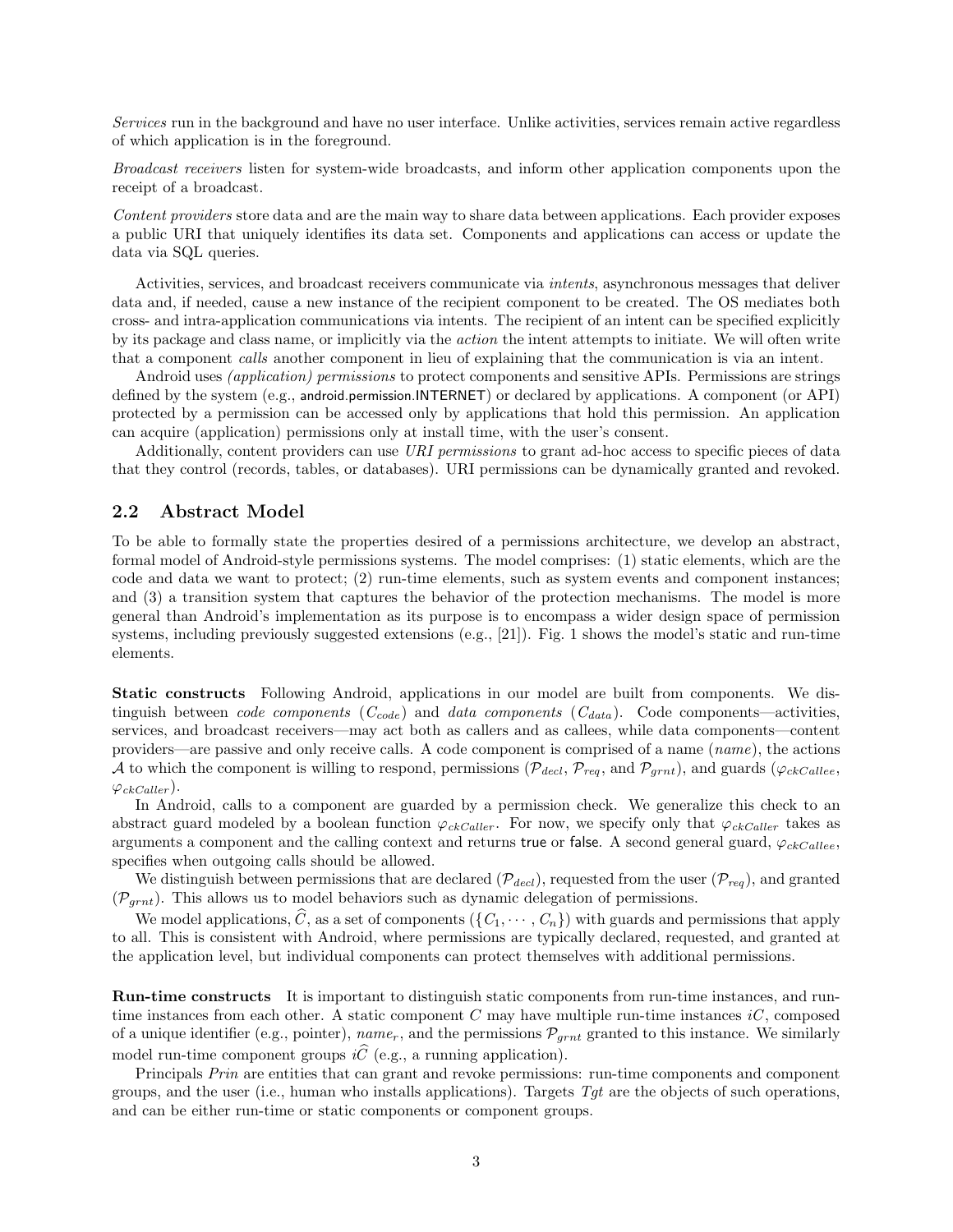| <b>Static Constructs</b>               |             |                                                                                                                                                                                                                                                                                         |
|----------------------------------------|-------------|-----------------------------------------------------------------------------------------------------------------------------------------------------------------------------------------------------------------------------------------------------------------------------------------|
| Components                             |             | $C$ $::=$ $C_{code} \mid C_{data}$                                                                                                                                                                                                                                                      |
| Code Components<br>Data Components     |             | $C_{code}$ ::= $(name, \mathcal{A}, \varphi_{ckCallee}, \varphi_{ckCaller}, \mathcal{P}_{del}, \mathcal{P}_{req}, \mathcal{P}_{grnt})$<br>$C_{data}$ ::= $(name, \varphi_{ckCaller}, \mathcal{P}_{decl})$                                                                               |
| Component Groups                       |             | $\widehat{C}$ :::= $(name, \varphi_{ckCallee}, \varphi_{ckCaller}, \mathcal{P}_{decl}, \mathcal{P}_{req}, \mathcal{P}_{grnt}, \{C_1, \cdots, C_n\})$                                                                                                                                    |
| <b>Run-time Constructs</b>             |             |                                                                                                                                                                                                                                                                                         |
| Run-time Instances                     |             | <i>Ins</i> $::= iC \mid iC$                                                                                                                                                                                                                                                             |
| Comp Instances<br>Comp Group Instances |             | $iC$ ::= $(name_r, C, \mathcal{P}_{grnt})$<br>$i\widehat{C}$ ::= $(name_r, \widehat{C}, \mathcal{P}_{arnt}, \{iC_1, \cdots, iC_n\})$                                                                                                                                                    |
| Principals                             |             | $Prin ::= Ins \mid user$                                                                                                                                                                                                                                                                |
| Targets                                |             | $Tqt$ ::= $Ins \mid C \mid \widehat{C}$                                                                                                                                                                                                                                                 |
| Events                                 | $E$ and $E$ | $\therefore$ $x = E_1; E_2$   call $iC_1$ $iC_2$ <i>I</i>   return $iC_1$ $iC_2$ <i>I</i>   resolve $iC \varphi$<br>grant Prin Tgt P F   revoke Prin $({Tgt_1, \cdots, Tgt_n})$ P<br>checkguard iC Tgt $\varphi$   exit Ins   install Prin $\widehat{C}$   uninstall Prin $\widehat{C}$ |
|                                        |             |                                                                                                                                                                                                                                                                                         |

Figure 1: Syntax of permission model

Abstracting detail, we focus on system events that concern permissions, such as component communication via intents (call  $iC_1$   $iC_2$  I), and granting (grant) and revoking permissions (revoke).

We allow the sequencing of two events using  $x = E_1$ ;  $E_2$ . The event  $E_1$  is executed first, and produces a result, which substitutes  $x$  in  $E_2$ .

The event call iC<sub>1</sub> iC<sub>2</sub> I models a component iC<sub>1</sub> attempting to call iC<sub>2</sub> with intent I. When iC<sub>2</sub> is a code component, this models the last step of starting an activity, service, or broadcast receiver. When  $iC_2$ is a data component, this models querying or updating the data component. Similarly,  $iC_2$  can be a Java or Android API method protected by a permission. We model a return from a call as return  $iC_1$   $iC_2$  I, where I is the intent that conveys the value returned by  $iC_2$  to  $iC_1$ .

The resolve iC  $\varphi$  event returns a run-time component that satisfies the specification  $\varphi$ . For instance, the following macro models the sequence of events generated by  $iC$  starting an activity by specifying an action A:  $(x =$  resolve iC  $\varphi_A$ ; call iC x I). The guard  $\varphi_A$ , defined in §2.3, returns true if the set of accepted actions declared by x includes A.

Event exit Prin signals the termination of a run-time component or group.

Events grant and revoke model granting and revocation of permissions. A permission  $P$  is granted or revoked by a principal Prin to or from a target Tgt or set of targets. Granting is additionally described by a flag  $\mathcal F$ , which constrains the lifespan and redelegation scope of the delegated permissions. We discuss these constraints further in §2.3 and §4.1 when we focus on the Android instantiation of the abstract model and our enhancements.

A component can also check whether another component (group) satisfies a specific guard  $\varphi$  using checkguard iC Tat  $\varphi$ . This is a generalization of the permission-checking operation in Android.

Finally, we model the installation and uninstallation of an application via the install and uninstall events.

Transition system We capture the dynamics of the model as a transition system. We model a system state  $\Sigma$  as a tuple composed of a set of entities (run-time and static) and auxiliary data structures  $Aux$ . We write  $\mathcal E$  to denote a sequence of events to be processed by the system. We assume that each event is associated with a unique event ID n. The evolution of the system is a series of transitions  $(\Sigma; \mathcal{E} \stackrel{o}{\longrightarrow} \Sigma'; \mathcal{E}')$ , where o records whether the evaluation of event n is successful  $(o = \mathsf{ok}(n))$  or fails  $(o = \mathsf{fail}(n))$ . Evaluation of a call event will fail, for example, if the appropriate guards do not evaluate to true. A trace, denoted by  $\mathcal{T}$ , is a sequence of transitions:  $\Sigma_0: \mathcal{E}_0 \xrightarrow{o_1} \Sigma_1: \mathcal{E}_1 \cdots \xrightarrow{o_k} \Sigma_k: \mathcal{E}_k$ .

Most of the specific rules in the transition system depend on the concrete implementations being modeled. Here we show the rules for resolving an instance and calling a component, which are the same for both of the instantiations we model, except for detailed operations on the auxiliary data structures.

The resolve event updates the state to  $\Sigma'$ , and returns a run-time instance  $iC_2$  that satisfies the guard  $\varphi$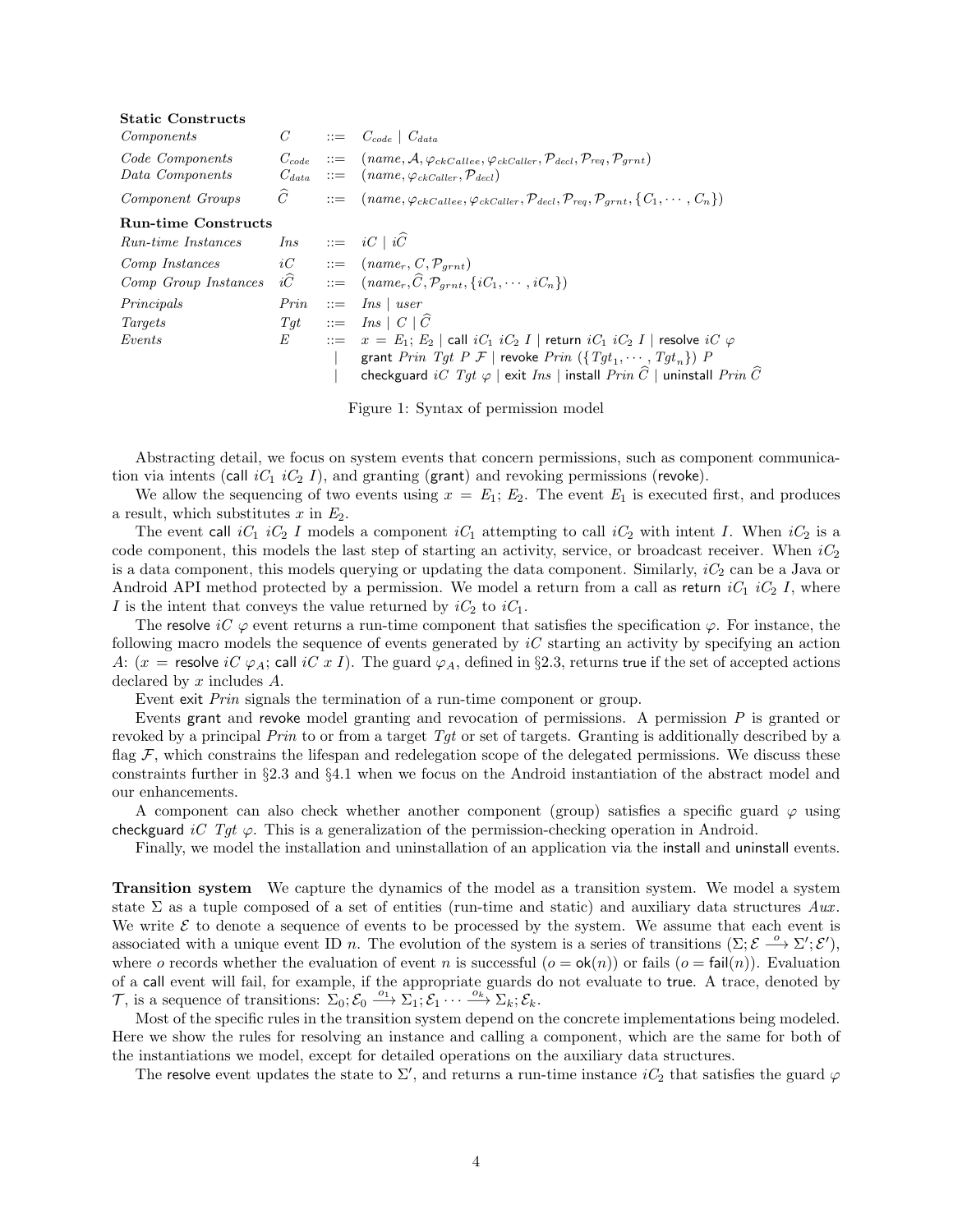under the updated state  $\Sigma'$ .

$$
RESOLVE-T (Σ; ε, n :: (x = resolve iC1 φ; E)) \xrightarrow{\text{ok}(n)} (Σ'; ε, n' :: E[iC2/x])
$$
\n
$$
where φ(Σ', iC2) = true and Σ' = updateResolve(Σ, resolve iC1 φ)
$$

For brevity, we abstract away the details of the function  $updateResolve(\Sigma, resolve iC_1 \varphi)$ . This update will include, if needed, creating the run-time instance  $iC_2$ . A similar rule describes the scenario when resolve fails and the output of the transition is  $\text{fail}(n)$ .

Below is the rule schema for a successful call event. The call succeeds only if both guards evaluate to true.

CALL-T 
$$
(\Sigma; \mathcal{E}, n:: \text{call } iC_1 \text{ } iC_2 \text{ } I) \xrightarrow{\text{ok}(n)} (\Sigma'; \mathcal{E})
$$
 where  $\Sigma' = updateCall(\Sigma, \text{call } iC_1 \text{ } iC_2 \text{ } I)$   
if  $iC_2.\varphi_{ckCaller}(\Sigma, iC_1) = \text{true}$  and  $iC_1.\varphi_{ckCalle}(\Sigma, iC_2) = \text{true}$ 

A parallel rule, call-f, specifies that a call fails if either guard returns false.

$$
\begin{array}{ll}\n\text{CALL-F} & \left(\Sigma;\mathcal{E},n::\text{call } iC_1 \ iC_2 \ I\right) \xrightarrow{\text{fail}(n)} \left(\Sigma;\mathcal{E}\right) \\
\text{if } iC_2.\varphi_{ckCaller}(\Sigma,iC_1) = \text{false or } iC_1.\varphi_{ckCallee}(\Sigma,iC_2) = \text{false}\n\end{array}
$$

A call event fails (rule call-f) if one of the guards specified by the caller and the callee fails (evaluates to false).

#### 2.3 Android Model

We instantiate our abstract model to describe the key behaviors of Android's permission system<sup>1</sup>. This has helped us to identify flaws in its implementation and peculiarities in its design. We discuss in detail the guards used for checking permissions, the transition rules for granting and revoking permissions, and how events such as application exit and phone reboot affect permissions.

**Guards** The Android permission system uses four guards, which we label  $\varphi_{true}, \varphi_A, \varphi_{\mathcal{P}}$  and  $\varphi_{\mathcal{P}}^{uri}$ .

The guard  $\varphi_{true}$  always returns true, and is used when access is unrestricted, e.g., as  $\varphi_{ckCalle}$  for components that do not broadcast messages (and hence need not restrict their recipients).

The guard  $\varphi_A$  is used by resolve when a call is described by an action (e.g., ACTION\_CALL), rather than being sent to a specific component.  $\varphi_A(iC, \Sigma)$  returns true if iC accepts action A.

The guard  $\varphi_{\mathcal{P}}$  checks whether a component is granted at install time all permissions in  $\mathcal{P}$ .  $\varphi_{\mathcal{P}}$  can be used as  $\varphi_{ckCaller}$  when  $\mathcal P$  is the set of permissions protecting a component, or as  $\varphi_{ckCalle}$  by components that want to make sure that their sensitive broadcasts are not broadcast too widely. To define  $\varphi_{\mathcal{P}}$ , we first define functions to look up the permissions associated with a run-time component from the current state. Function grantedByUsrPerm(iC,  $\Sigma$ ) returns permissions granted at install time. Then, we can define  $\varphi_{\mathcal{P}}$  as follows.

$$
\varphi_{\mathcal{P}} \triangleq f(iC, \Sigma) = \mathcal{P} \subseteq grantedByUsrPerm(iC, \Sigma)
$$

The guard  $\varphi_p^{uri}$  checks whether a component has the URI permissions specified in  $\mathcal{P}\!$ .  $\varphi_p^{uri}$  can be used as  $\varphi_{ckCaller}$  when  $\mathcal P$  is the set of URI permissions protecting a component.

We define function  $URIPerm(iC, \Sigma)$  returns the URI permissions dynamically granted to iC; URIPerm in turn relies on a data structure  $M$  to track the URI permissions granted to each application. Then, we define  $\varphi_{\mathcal{P}}^{uri}$  as follows.

$$
\varphi_{\mathcal{P}}^{uri} \triangleq f(iC, \Sigma) = \mathcal{P} \subseteq grantedByUsrPerm(iC, \Sigma) \cup URIPerm(iC, \Sigma)
$$

Granting permissions URI permissions can be granted temporarily, via an intent, or permanently, via grantUriPermission. We model the former as:

$$
\text{grant } iC_1 \,\, iC_2 \,\, P \,\, \mathcal{F}_{tmp}; \text{call } iC_1 \,\, iC_2 \,\, I.
$$

<sup>&</sup>lt;sup>1</sup>When we refer to Android, we mean version 2.3.7, which was the newest version available while we were carrying out our investigation. The behaviors we describe generally hold in 4.0 as well.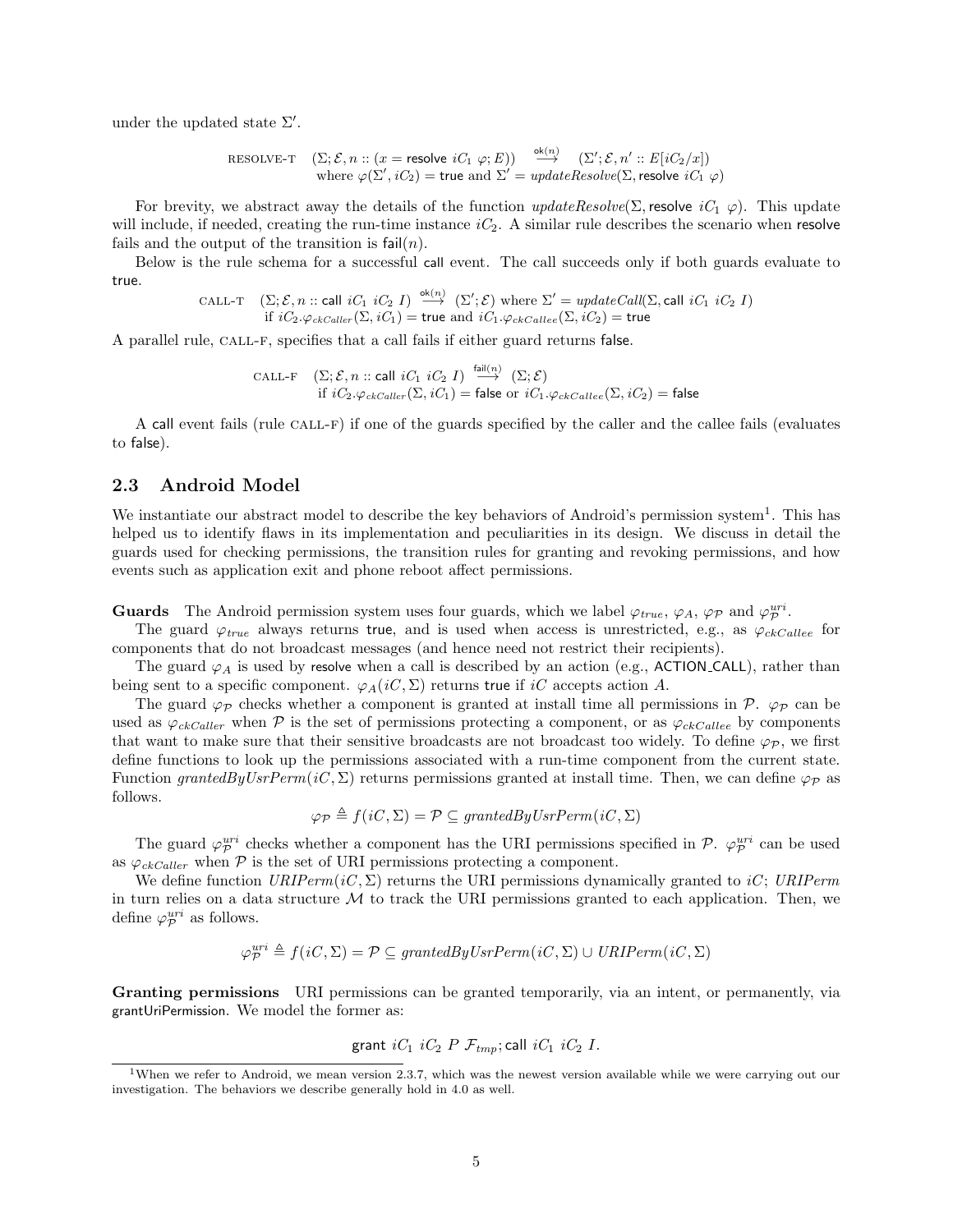Here, iC<sub>1</sub> grants permission P with flag  $\mathcal{F}_{tmp}$  to iC<sub>2</sub> before transferring control to iC<sub>2</sub>. Granting permanently we model as grant i $C_1$   $\widehat{C}$  P  $\mathcal{F}_{prm}$ . Flags  $\mathcal{F}_{tmp}$  and  $\mathcal{F}_{prm}$  constrain the lifetime of the delegation of P and the scope of its potential redelegation by  $iC_2$ . Mirroring Android, the lifetime of permissions granted with  $\mathcal{F}_{tmp}$  is confined to the lifetime of the recipient  $(iC_2)$  of the grant operation. When granting with  $\mathcal{F}_{prm}$ , the recipient will have the permission until the system reboots or the permission is revoked. Neither flag restricts the scope of redelegation. The following rule shows how grant currently works in Android.

> $\text{GRANT-TMP-T} \quad (\Sigma; \mathcal{E}, n:: \text{grant } iC_1 \,\, iC_2 \,\, P \,\, \mathcal{F}_{tmp}) \,\, \stackrel{\text{o}{\text{t}}(n)}{\longrightarrow} \,\, (\Sigma'; \mathcal{E}) \quad \text{if } \, \varphi_{\{P\}}^{uri}(\emph{i} C_1, \Sigma) = \text{true}$ where  $\Sigma' = updateGrant(\Sigma, iC_1, iC_2, P, \mathcal{F}_{tmp})$

Granting succeeds only if the granter has permission P. Afterwards, updateGrant updates state, by recording in M that the enclosing application of  $iC_2$  now has permission P with flag  $\mathcal{F}_{tmp}$ , and that the instance  $iC_2$ has P in  $\mathcal{P}_{grnt}$ .

The rule for granting with  $\mathcal{F}_{prm}$  (omitted here) differs only in its update function: M records that now  $\widehat{C}$ has permission P with the flag  $\mathcal{F}_{prm}$ . These rules make explicit that Android does not distinguish between  $\mathcal{F}_{tmp}$  and  $\mathcal{F}_{prm}$  when deciding whether a component can grant permissions. This causes problems when components redelegate permissions, as we discuss in §3.2.

Revoking permissions Revocation in Android is coarse-grained: permissions can be revoked by their owner and by any applications that are granted the permissions at install time, and revocation indiscriminately removes the permission from all entities which had it. There is no way of revoking permission from just a specific application or component. We write ∗ to denote all run-time instances.

REVOKE 
$$
(\Sigma; \mathcal{E}, n:: \text{revole } iC_1 * P) \xrightarrow{\text{ok}(n)} (\Sigma'; \mathcal{E})
$$
  
if  $\varphi_{\mathcal{P}}(iC_1, \Sigma) = \text{true}$  where  $\Sigma' = updateRevol(\Sigma, *, P)$ 

The function  $updateRevoke(\Sigma, *, P)$  removes all entries related to P from M, and removes P from the granted permission set of all run-time components.

Exit and Reboot When a component exits, the URI permissions that it was granted are removed.

**EXIT** 
$$
(\Sigma; \mathcal{E}, n :: \text{exit } iC) \stackrel{\text{ok}(n)}{\longrightarrow} (\Sigma', \mathcal{E})
$$
 where  $\Sigma' = updateExit(\Sigma, iC)$ 

update Exit performs two tasks: it removes the run-time instance from the state; and removes from  $\mathcal M$  the mapping from the name of the enclosing application of iC to a permission and flag pair  $(P, \mathcal{F}_{tmp})$  for all permissions  $P$  that were granted to  $iC$ . Note that it does not remove permissions associated with the permanent flag  $\mathcal{F}_{\text{prm}}$ .

When the system reboots, all the run-time components are deleted, and the auxiliary data structure is reset to be an empty map.

REBOOT  $((\mathcal{M}, \widehat{C}_1, \cdots, \widehat{C}_n, i\widehat{C}_1, \cdots, i\widehat{C}_n); \mathcal{E}, n:: \mathsf{reboot}) \stackrel{\mathsf{ok}(n)}{\longrightarrow} ((\emptyset, \widehat{C}_1, \cdots, \widehat{C}_n); \emptyset)$ 

### 3 Security Properties

We define several properties that one might desire of an Android-style security architecture (§3.1) and investigate whether they currently hold (§3.2).

#### 3.1 Specifying Desired Security Properties

We formulate the properties desired of Android's security architecture based on the resources that need protection. These are typically interfaces that allow access to functionality that could cause harm or inconvenience (e.g., sending expensive text messages) and to sensitive data that should not leave the possession of components that legitimately require it (e.g., financial information in a banking application; location information). We abstractly define access-control properties that specify when and how a protected interface can be called and information-flow properties that specify when and what information can flow to or from a component. We also investigate lower-level, functional-correctness properties concerning granting and revoking permissions, since these directly affect the access-control and information-flow properties.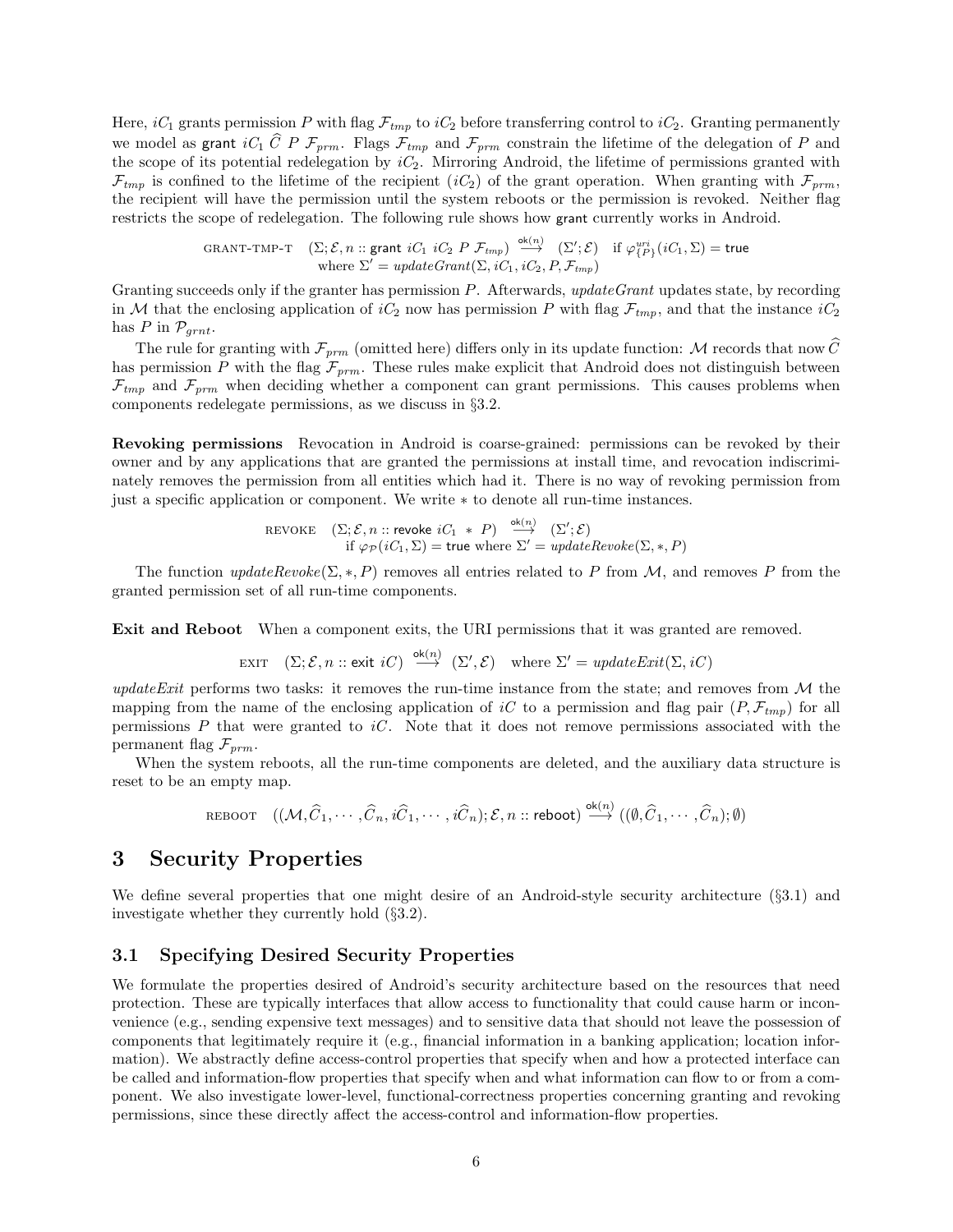Local properties The following two properties state that the immediate restrictions specified by a component on its callers or callees are always obeyed.

**PROPERTY** 1. (Local callee protection) If a component A is called by another component B, then A's guard  $\varphi_{ckCallee}$  evaluates to true.

PROPERTY 2. (Local caller protection) If a component A calls another component B, then A's quard  $\varphi_{ckCaller}$  evaluates to true.

It is easy to show that Prop. 1 and 2 hold on any instantiation that includes rules like CALL-T and CALL-F (see §2.2).

Delegation and revocation properties PROPERTY 3. (Delegation) A component A has a permission P if A owns P, or there is a delegation chain from a component B to A such that A satisfies the scope and lifetime constraints imposed by every component on the chain, and that every component on the chain also has P.

- 1. A owns P or A is granted P by the user; or
- 2. (a) there exists a delegation chain that ends with A s.t. for all B in the chain (where  $B \neq A$ ):
	- i. B has P, and
	- ii. A satisfies the scope and lifetime constraints imposed by  $B$ ;
	- (b) and P has not been revoked from A.

Intuitively, Prop. 3 ensures that the use of a redelegated permission is confined by the lifetime and scope constraints specified by the original granter. For instance, if an email component gives to a viewer component the URI permission  $P$  for displaying an attachment, two sensible constraints are that  $P$  is confined to a specific instance of the viewer, and that the viewer cannot redelegate P.

PROPERTY 4. (Revocation) If A revokes P from B, then there is a delegation chain from A to B, or A owns P.

This is a basic correctness property for revocation. Allowing arbitrary components to revoke permissions is likely to be disruptive; hence, only the owner or granter should be allowed to revoke a permission.

Global properties The next two properties are simplified noninterference. We customize the general notion that secret inputs cannot affect public outputs and tainted inputs cannot affect endorsed outputs to fit the permission-based Android model.

PROPERTY 5. (Privilege escalation) Given any component B protected by permission P, and any component A that does not have that permission, if  $S_{AB}$  is a system that contains A and B (and other components), and  $S_B$  is the same system without A, then a call chain ending with B exists in  $S_{AB}$  if and only if it exists in  $S_B$ . Additional call chains ending with B may exist in  $S_{AB}$  if explicitly allowed by policy.

In other words, with respect to accessing  $B$ , a system with unprivileged component  $A$  should behave the same as a system without A. The only exception is if additional policy explicitly allows A to affect B. Without such exceptions, this property would likely be too restrictive.

For example, let  $B$  be the interface, guarded by permission  $P$ , for rebooting the phone. Suppose that component C has  $P$  (which allows it to call  $B$ ), and a public interface, such that any calls to that interface will cause C to call B. Then, a component A that does not have P can indirectly cause B to be invoked by calling C. C's indiscriminate invocation of  $B$  is an example of the confused-deputy problem. Since a trace culminating in that invocation of  $B$  cannot exist in a system without  $A$ , Prop. 5 prohibits this behavior.

In the other direction, we may want to prevent sensitive information from being leaked, which permission systems typically cannot specify directly. We leverage permissions to state an undesired information flow as follows. Suppose that permission  $P_1$  guards the source of some information and permission  $P_2$  guards the sink. Then, an undesired information flow can be specified as a call chain from a component that uses  $P_1$  to a component that uses  $P_2$ . A system that has no undesired information flows should then obey the following property.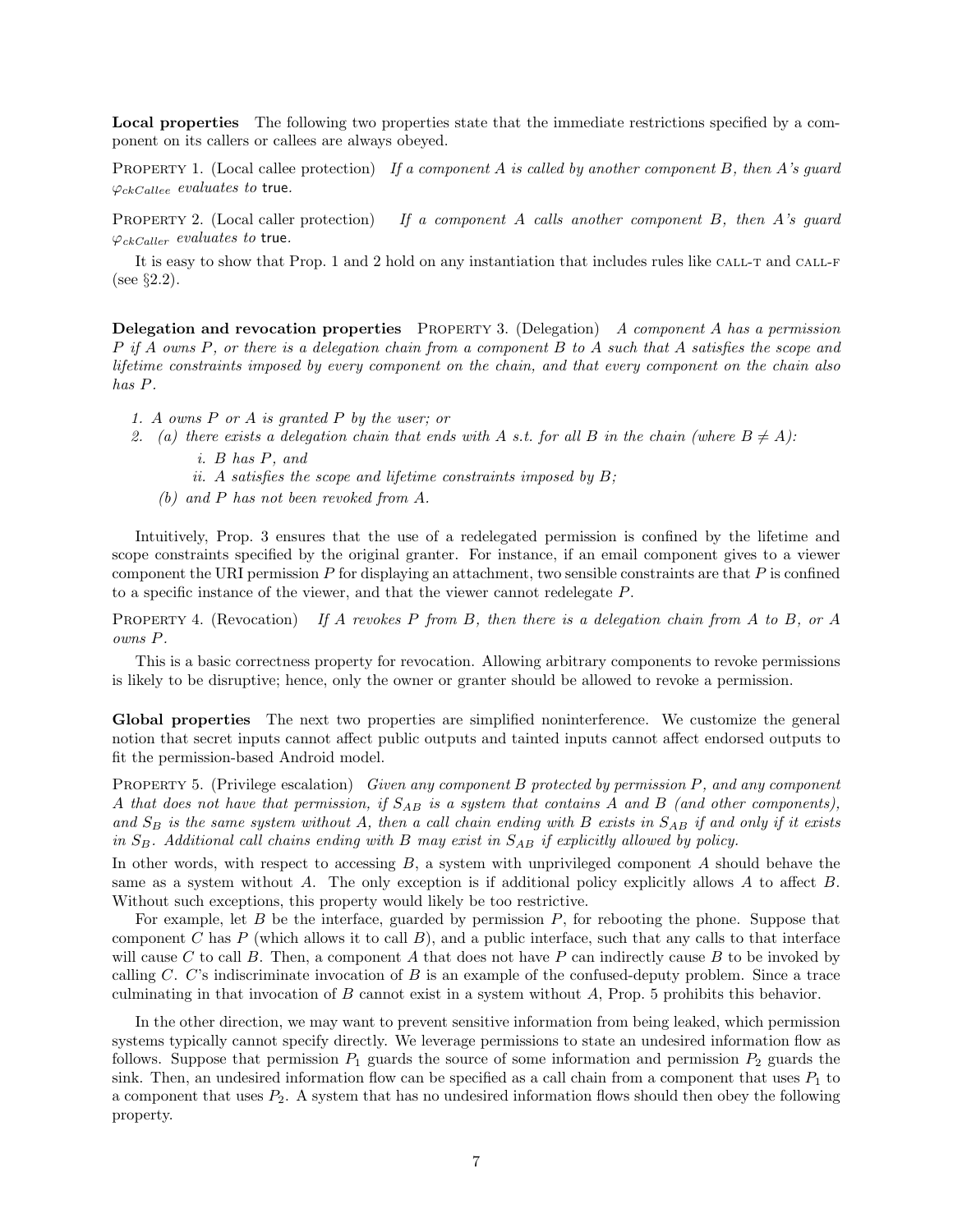PROPERTY 6. (Information flow) Given an undesired information flow from a component A guarded by  $P_1$ to a component B guarded by  $P_2$ , a call chain that ends with B exists in a system with A if and only if the same call chain exists in a system without A. Additional call chains ending with B may exist in the system with A only if explicitly allowed by policy.

Without a more expressive policy specification language, these properties cannot be specified precisely.

#### 3.2 Analyzing Android Permissions

We investigated the extent to which Android's current permission system, as represented by our model, supports the properties defined in §3.1.

Local properties hold Android's permission system implements the CALL-T and CALL-F rules, and the guards specified by the components are checked at run time; hence, Prop. 1 and 2 hold. However, Prop. 2 holds trivially, because callers cannot state useful guards on callees.

Delegation and revocation properties do not hold Prop. 3 requires that a permission does not outlive the lifespan specified by its granter. Android's implementation, however, does not distinguish between  $\mathcal{F}_{tmp}$ and  $\mathcal{F}_{prm}$  when deciding whether a component can grant permissions. This violates Prop. 3 and causes several bugs (see Appendix A), e.g., a component that gained temporary permission can redelegate the permission permanently, including to itself.

Android's revokeURIPermission revokes a URI permission from all components to which it was dynamically granted, and can be called by any component that was granted the permission at install time. This violates Prop. 4, which requires that a component A can revoke only from entities to which it granted permission (unless A owns the permission). Such violations can easily cause confusion, as unrelated applications can revoke each other's permissions.

Global properties do not hold Previous work has pointed out that Android suffers from privilegeescalation flaws (e.g., [6]); i.e., Prop. 5 does not hold. Prop. 6 also does not hold, as Android does not have a mechanism for preventing, or even specifying, undesired information flows. An application can access any component for which it has the permission to do so, regardless of whether it had previously accessed protected information. Previous work has shown that this results in various specific undesired information flows [23, 17, 8].

Examining Android in light of these properties also revealed several implementation bugs (see Appendix A), which we reported to Google.

## 4 Sorbet: Android Permissions++

Motivated by the properties of  $\S 3.1$ , we develop SORBET, an improved permission system that supports  $(1)$ developer-defined policies to mitigate undesired information flows and privilege-escalation attacks; and (2) well-behaved permission delegation and revocation. Our goals were to enable developers and users to specify richer policies on their applications without dramatically altering Android, and to construct an enforcement system that is provably well behaved.

Some of the mechanisms we use have been discussed previously [10, 21, 13, 7]; we integrate these and other ideas into a system that we can formally show satisfies interesting security properties and enables new use cases.

#### 4.1 New Features in Sorbet

Coarse-grained information-flow protection SORBET extends Android's permission labels to make them suitable for specifying coarse-grained information-flow policies, and enforces such policies at component and application boundaries. By reusing permission labels, this approach requires little new syntax.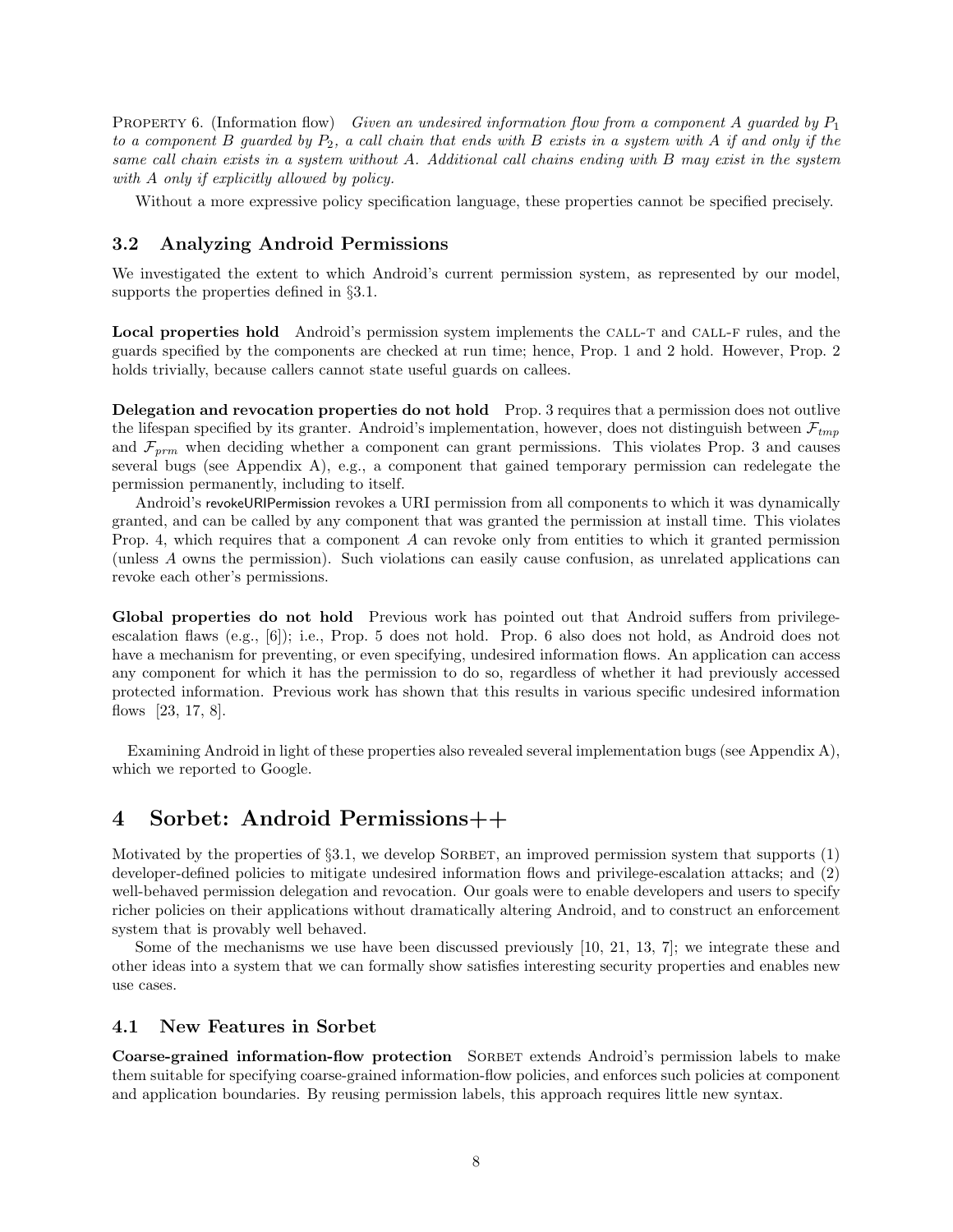| Flag                     | Recipient | Redelegation scope          | Lifetime      |
|--------------------------|-----------|-----------------------------|---------------|
| $\mathcal{F}_{comp}$     | activity  | no redelegation             | activity exit |
| $\mathcal{F}_{task}$     | activity  | activities in the same task | activity exit |
| $\mathcal{F}_{app\,Tmp}$ | activity  | activities in the same app  | activity exit |
| $\mathcal{F}_{allTmp}$   | activity  | any component               | activity exit |
| $\mathcal{F}_{app}$      | app       | no redelegation             | app uninstall |
| $\mathcal{F}_{all}$      | app       | unrestricted                | app uninstall |

Figure 2: Flags for constraining delegation. Columns show the recipient scope, the scoping constraints of redelegation, and the lifetime of the granted permission.

In SORBET, a component A guarded by  $P_1$  (e.g., the contacts permission) can specify (in the application manifest) information-flow policies of the form disallow-flow $(P_1, P_2)$ . This indicates that any component B that made use of  $P_1$  to access A cannot (including transitively) use permission  $P_2$ . A component can also request at install time the permission allow-declassify( $P_1, P_2$ ) to declassify sensitive information, i.e., to escape the restriction imposed by disallow-flow( $P_1, P_2$ ). We formalize this mechanism and the property it enforces in §4.2 and §4.3.

Our mechanism can be used by programmers to strengthen their own code by separating trusted information that should remain internal to an application from untrusted flows that may be communicated to the outside, thereby decreasing the chance of the application being misused by malicious ones. The mechanism can also be used to defend against malicious applications or developers, by specifying policies that should hold between applications.

Coarse-grained privilege-escalation protection To mitigate the confused-deputy problem, SORBET tracks the permissions of all components on the call stack. When a component A is called, and A is protected by permission  $P$ , SORBET checks if every component on the call stack has  $P$ . However, this is too restrictive for practical use; e.g., an email app, which needs to use the INTERNET permission to send email, could do so only when started by applications that have the **INTERNET** permission. To address this, SORBET allows components to request a privileged permission  $\hat{P}$ . When a component B has the permission  $\hat{P}$ , it is permitted to call A even when other components on its call stack do not have  $P$ . P is similar to the *enable* privilege operation in Java stack inspection. Other works have also tracked the call stack for similar purposes  $(e.g., [7])$ ; SORBET's novelty here is in allowing developers to specify policies, and in enabling proofs that this and other design features allow the system to exhibit desired properties.

As with information flow, SORBET protects against privilege escalation at both component level and application level. To account for Android's inability to completely mediate communication (e.g., via public static fields) between components within an application, the policy enforced at the application level assumes that component boundaries within an application are not respected.

**Principled redelegation and revocation** SORBET also addresses Android's problems with indiscriminate redelegation. The challenge here is to design a (correct) mechanism to allow programmers to predictably control delegation lifetime and redelegation scope. Building on Android's notion of temporary and persistent permissions, we enable the grant operation to precisely convey the intended scope of the recipient (a component or an application), the scope of redelegation (none, components in the same task, components in the same application, and unrestricted), and the lifetime of the permission (until the recipient activity exits, or is uninstalled). For simplicity, we converge on six combinations of these constraints (summarized in Fig. 2), which the programmer can specify via flags passed as arguments to grant. The enforcement mechanism enforces the transitive properties that the constraints implicitly require.

SORBET allows a component A to revoke a permission P from component B only if A granted P to B (or  $A$  owns  $P$ ). In other words, the act of delegating creates a new link in a delegation chain, and revocation removes that link.

#### 4.2 Implementation of Improvements in Abstract Model

We now describe SORBET as an instantiation of the abstract model.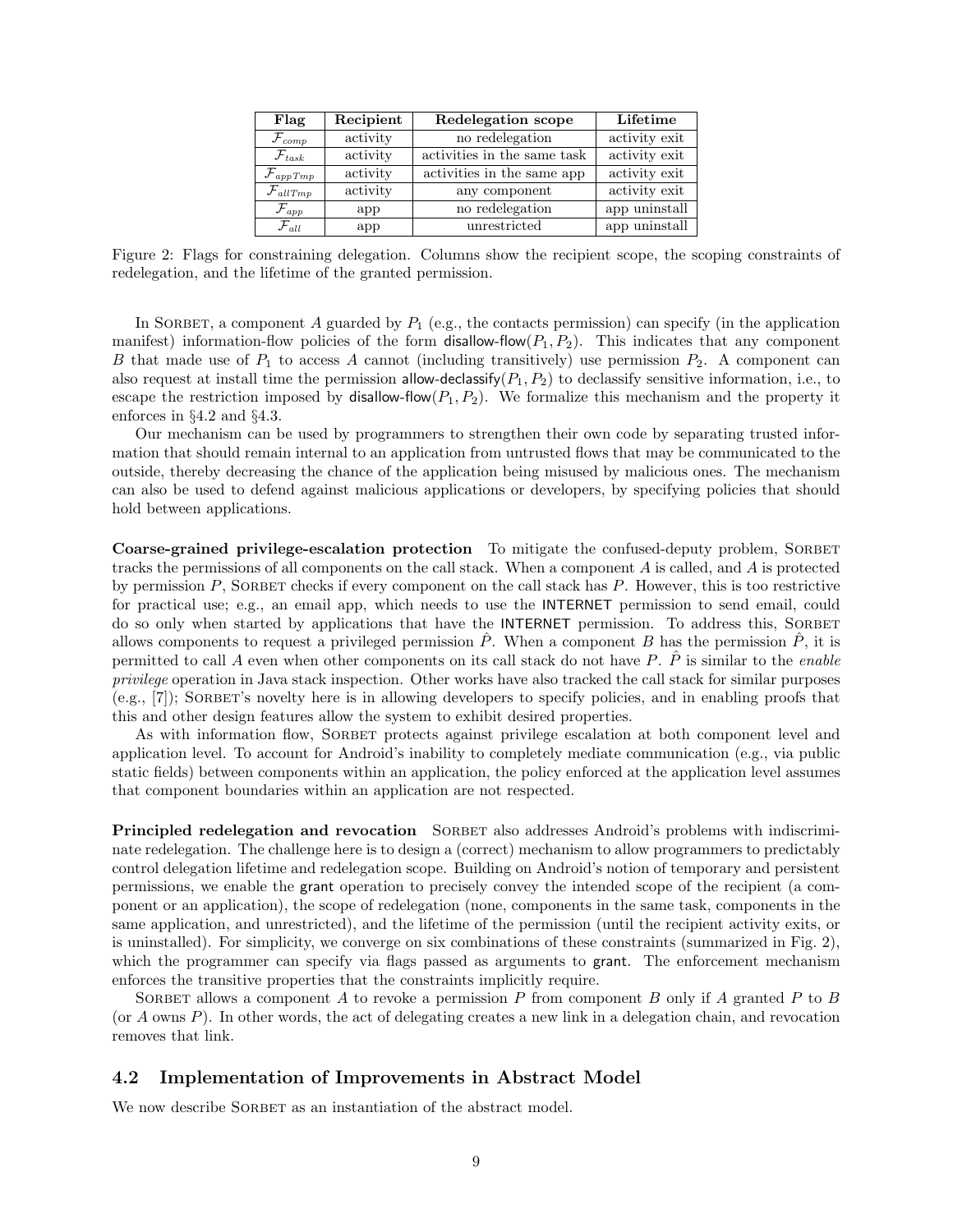**Information-flow protection** To enforce information-flow policies specified by disallow-flow( $P_1, P_2$ ) and allow-declassify( $P_1, P_2$ ), we augment the model with an auxiliary data structure N, which keeps track of information-flow constraints. More concretely,  $\mathcal N$  maps a component instance iC to the set of informationflow constraints that includes all such policies specified by components in the call chain before and including  $iC$ .

We define forbid $P(N, iC)$  to return the set of permissions that are forbidden from being used by constraints in  $\mathcal{N}(iC)$ . For instance, if  $\mathcal{N}(iC) = \{$  disallow-flow $(P_1, P_2)\}$ , then forbidP returns  $\{P_2\}$ . Function  $guardP(\Sigma, iC)$  returns the set of permissions that guards the calls to component iC. A successful call between components in the same group can now be defined as follows.

CALL-T 
$$
(\Sigma; \mathcal{E}, n::\text{call } iC_1 \text{ } iC_2 \text{ } I) \xrightarrow{\text{ok}(n)} (updateCall(\Sigma, \text{call } iC_1 \text{ } iC_2 \text{ } I); \mathcal{E})
$$
  
if  $iC_2 \cdot \varphi_{ckCaller}(\Sigma, iC_1) = \text{true}$  and  $iC_1 \cdot \varphi_{ckCallee}(\Sigma, iC_2) = \text{true}$   
and  $guardP(\Sigma, iC_2) \cap forbidP(\mathcal{N}, iC_1) = \emptyset$ 

The last line is the added check for information-flow policies. The call succeeds only if the permission required to access the callee is not forbidden by the policy.

If the call succeeds, information will flow from the caller to the callee, and constraints need to be similarly propagated. In addition, the callee has its own constraints that need to be incorporated in  $N$ . For this, we define two new functions.  $updFlow(\mathcal{N}, iC, Fl)$  returns a new mapping  $\mathcal{N}'$ , where  $\mathcal{N}'(iC) = \mathcal{N}(iC) \cup Fl$ .  $up dDe classify(\mathcal{N}, iC, \text{allow-declassify}(P_1, P_2))$  returns a new mapping  $\mathcal{N}'$ , which removes disallow-flow $(P_1, P_2)$ from N for iC. Hence, after a declassification permission allow-declassify( $P_1, P_2$ ) is encountered, the constraint that forbade access to components guarded by  $P_2$  is lifted. E.g., if the user explicitly allows access to the Internet after private data is read, then this will be allowed.

We define function  $flowP(\Sigma, iC)$  to return the set of information-flow constraints that guard the calls to iC, and getDeclassify(iC) to return the set of declassification permissions of iC. The function updateCall first computes  $\mathcal{N}' = updFlow(\mathcal{N}, iC_2, flowP(\Sigma, iC_1)),$  then  $\mathcal{N}'' = updFlow(\mathcal{N}', iC_2, \mathcal{N}(iC_1)),$  and finally  $\mathcal{N}''' = updDe classify(\mathcal{N}'', iC_2, getDe classify(iC_2)).$ 

Since Android cannot mediate all communication between components within the same application, a cross-application call needs to conservatively assume that components within an application have communicated. Hence, we treat such calls differently. We write  $\mathcal{N}_A(iC)$  to be the union of sets of information-flow constraints  $\mathcal{N}(iC')$ , for each  $iC'$  that is in the same application as iC. We define forbidPA( $\mathcal{N}, iC$ ) =  $\mathcal{N}_A(iC)$ . We define function  $guardPA(\Sigma, iC)$  to return the set of permissions that guards the calls to all components in the same application as component iC. In the rule for cross-application calls,  $\mathcal{N}_A$  takes the place of  $\mathcal{N}$ , and guardPA takes the place of guardP. This means that if any component in an application has accessed private data protected by disallow-flow $(P_1, P_2)$ , then no component in that application can use permission  $P_2$ . The update function similarly accumulates all constraints in the entire application, rather than just one component.

Returns are treated similarly to calls, with the caller and callee designations switched.

Privilege-escalation protection To prevent privilege escalation, we use auxiliary tree-like data structures to keep track of the full call history. We define a call forest  $\mathcal{T}_S$  as a list of call trees  $\mathcal{T}$ , as follows:

Call Forest 
$$
\mathcal{T}_S := [\mathcal{T}_1, \cdots, \mathcal{T}_n]
$$
 Call Tree  $\mathcal{T} ::= (\mathcal{T}_S, (i\mathcal{C}, \mathcal{P}))$ 

We use  $\mathcal{MT}_S$  to denote a mapping from run-time components to call forests. Each call tree represents a call chain, and the root of the tree is the last component on the call chain. The child of the root is a call forest, which is a list of call chains, each representing a past call chain to the root component. If component A (which has permissions  $P_A$ ) calls B (with permissions  $P_B$ ), and C (with permissions  $P_C$ ) also calls B, and B has only one run-time instance, then  $\mathcal{MT}_{S}(B) = [([], (A, P_A)), ([], (C, P_C))]$ . In other words, each call tree in the call forest  $\mathcal{MT}_{S}(B)$  records the full context of the call stack. If B now calls D, the call tree  $([[[], (A, P_A)), [[], (C, P_C))], (B, P_B))$  will be stored in  $\mathcal{MT}_S(D)$ .

A call from component A to component B is allowed only when for any permission P that guards the access to B, either A has  $\hat{P}$ ; or A has P and for every call chain recorded in  $\mathcal{MT}_{S}(A)$ , either (1) all the components have permission P; or (2) there exists a component C that has permission  $\hat{P}$ , and all the components in the call stack after C have P.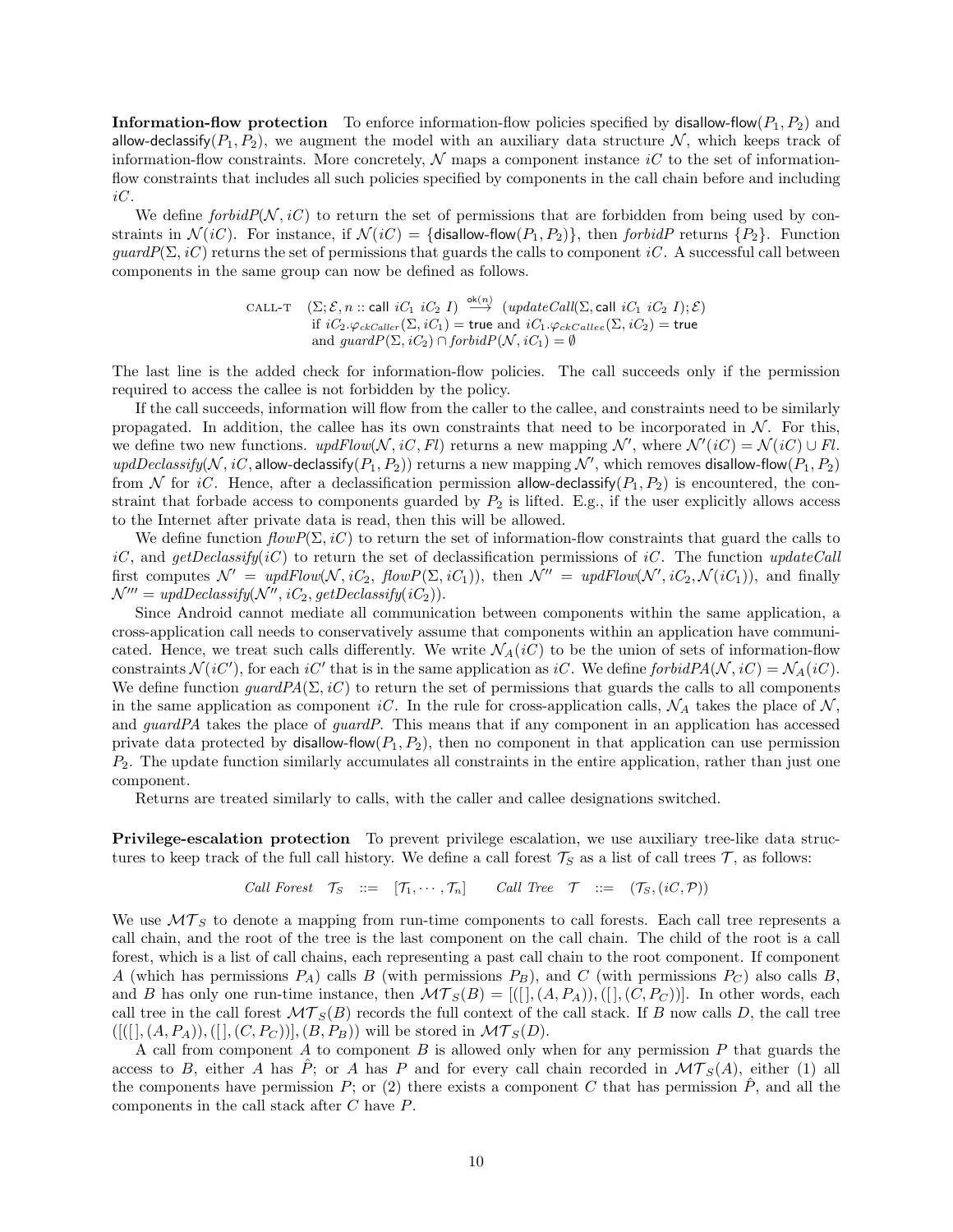Given the definitions of  $\mathcal T$  and  $\mathcal T_S$ , we define functions checkPf( $\mathcal T_S$ , P) and checkP( $\mathcal T$ , P) recursively. check  $PF(\mathcal{T}_S, P)$  returns true if for each individual call stack in  $\mathcal{T}_S$ , it is the case that either (1) all the components have permission  $P$ , or (2) there exists a component C that has permission  $\hat{P}$ , and all the components in the call stack after C have P. Similarly, check $P(\mathcal{T}, P)$  returns true if the above condition holds for the call tree  $\mathcal T$ . We show the definitions below.

$$
\frac{checkPF(\mathcal{T}_S, P) = \text{true} \qquad \text{check}P(\mathcal{T}, P) = \text{true}}{\text{check}P(\mathcal{T}_S \mathcal{Q}[\mathcal{T}], P) = \text{true}}
$$
\n
$$
\frac{P \in P_C \qquad \text{and } \text{check}P(\mathcal{T}_S, P) = \text{true} \qquad \text{or } \hat{P} \in P_C}{\text{check}P((\mathcal{T}_S, (iC, P_C)), P) = \text{true}}
$$

We define a function  $PermOf(iC, \Sigma)$  to return the set of permissions of a run-time component iC in state Σ. We define  $\mathcal{MT}(iC, \Sigma)$  to return the call tree rooted at iC.  $\mathcal{MT}(iC, \Sigma) = (\mathcal{MT}_S(iC), (iC, PermOf(iC, \Sigma)).$ We define the rule for a successful call below.

CALL-T 
$$
(\Sigma; \mathcal{E}, n::\text{call } iC_1 \text{ } iC_2 \text{ } I) \xrightarrow{\text{ok}(n)} (updateCall(\Sigma, \text{call } iC_1 \text{ } iC_2 \text{ } I); \mathcal{E})
$$
  
if  $iC_2 \cdot \varphi_{ckCaller}(\Sigma, iC_1) = \text{true}, \quad iC_1 \cdot \varphi_{ckCallee}(\Sigma, iC_2) = \text{true},$   
and  $\forall P \in guardP(\Sigma, iC_2), \quad checkP(\mathcal{MT}(iC_1, \Sigma), P) = \text{true}$ 

The last line contains the additional checks for potential privilege escalation. The call will succeed only if all the components on the call stack have the permission P required to access the callee. We assume that checking whether  $C_1$  has the permissions that  $C_2$  requires is specified in  $\varphi_{ckCaller}$ .

If a call is successful, we need to update the call forest mapping  $\mathcal{MT}_S$  of the callee. We define a function updCallF( $\mathcal{MT}_S$ , iC<sub>1</sub>, iC<sub>2</sub>) to update the call forest map when iC<sub>1</sub> calls or returns to iC<sub>2</sub>. It will return a new map  $\mathcal{MT}'_S$  derived from  $\mathcal{MT}_S$  except that  $\mathcal{MT}'_S(iC_2) = \mathcal{MT}_S(iC_2) \mathbb{Q}[(\mathcal{MT}(iC_1, \Sigma))],$  where  $\mathbb Q$  is the list-concatenation operation.

The updateCall function will call the updCallF function. As before, a return is treated as a call in the opposite direction. We omit the definitions here.

For cross-application calls, as with information-flow protection, we need to consider the call history of all components in the callee's application. We define  $MT_{SA}$  to return the concatenation of all the call trees  $\mathcal{MT}(iC')$ , where  $iC'$  and  $iC$  belong to the same application. We define  $\mathcal{MT}_A(iC, \Sigma)$  to return the call tree rooted at iC and the call forest contains the call forest  $\mathcal{MT}_A(iC, \Sigma)$ :  $\mathcal{MT}_A(iC, \Sigma)$  =  $(\mathcal{MT}_{SA}(iC) \textcircled{M} \mathcal{T}_{S}(iC), (iC,PermOf(iC, \Sigma))$ . In the cross-application call,  $\mathcal{MT}$  is replaced with  $\mathcal{MT}_{A}$ .

#### 4.3 Properties

We prove SORBET obeys Prop. 1–6. Here we show only the more concrete restatements of Prop. 5 and 6 made possible by SORBET's new policy statements (disallow-flow, allow-declassify, and  $P$ ), and proof sketches of Prop. 6 and Prop. 5.

We first define an indirect call chain.

DEFINITION 1. (Indirect call chain) Given components A and B, there exists an indirect call chain from A to B if there exist

- 1. components  $D_1, \cdots, D_k$ ; and
- 2. call chains from A to  $D_1$ , from  $D_1$  to  $D_2$ ,  $\cdots$ , and from  $D_k$  to B.

We say that a component A can *influence* another component B if there is an indirect call chain from A to B. For example, A can affect the behavior of B (i.e., the intents that B sends) if either (1) A is part of a call chain to B, or  $(2)$  A appears in a call chain to some component D, and this chain shares a component with a different call chain to  $B$ . The shared component carries  $A$ 's influence to  $B$ .

PROPERTY 5<sup>\*</sup>. (Privilege escalation (2)) Given a component B protected by permission P, and a component A that does not have P and belongs to a different application than B, if  $S_{AB}$  is a system that contains A and B (and other components), and  $S_B$  is the same system without A, then a (possibly indirect) call chain that ends in B exists in  $S_{AB}$  if and only if it exists in  $S_B$ . Additional (possibly indirect) call chains may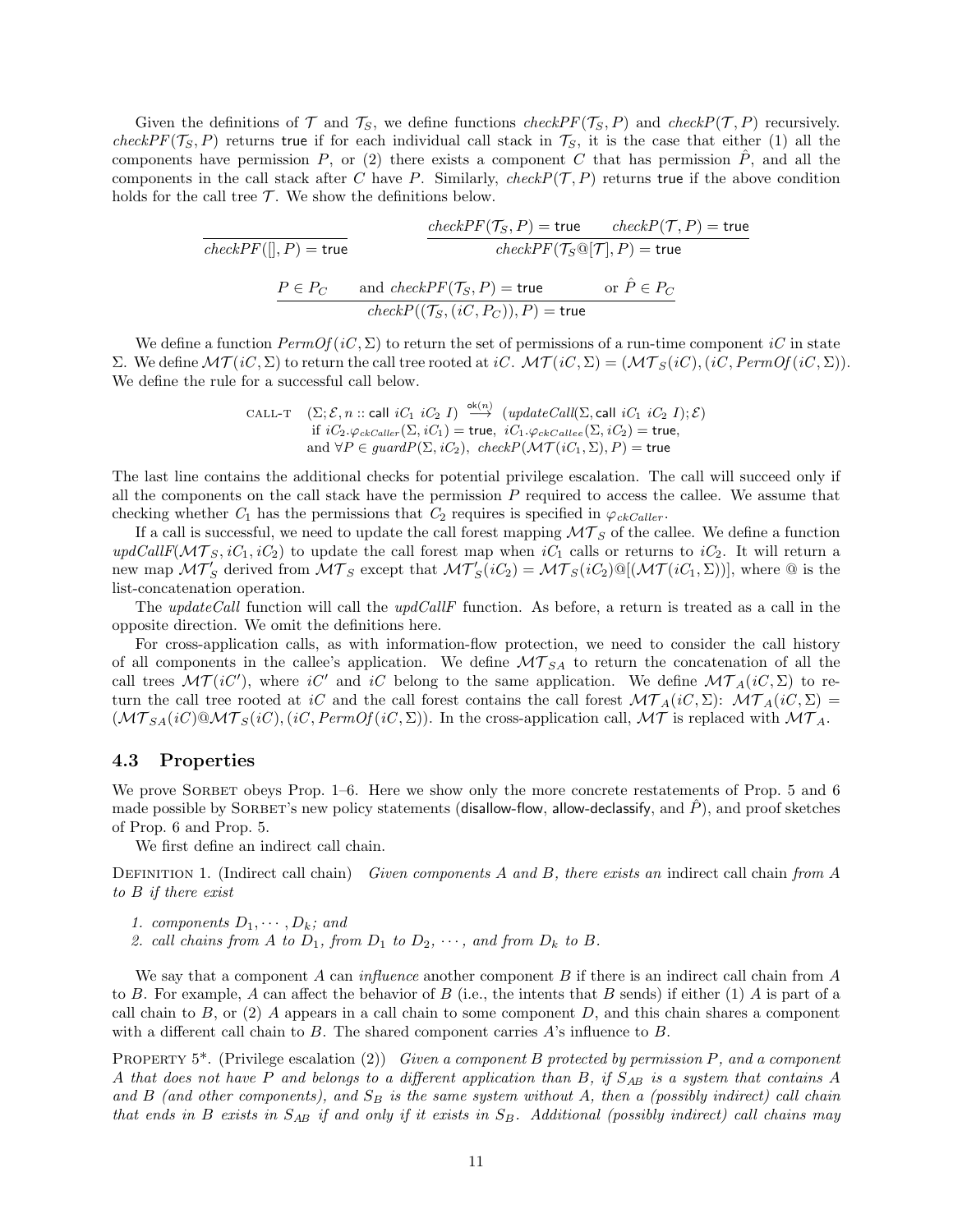exist in  $S_{AB}$  only if each such chain has a common suffix with a (possibly indirect) call chain from A to B, and there exists a component between A and B that has permission  $\hat{P}$ ; or there is a component B' between A and B, the path between B and B' contains components of the same application, and B' is not protected by permission P but communicated to B via unmonitored channels.

PROPERTY 6<sup>\*</sup>. (Information flow (2)) Suppose a component A is guarded by permission  $P_1$  and an informationflow policy disallow-flow( $P_1, P_2$ ), and a component B is guarded by  $P_2$ , and A and B belong to different applications. Then, a (possibly indirect) call chain that ends with B, in a system with A, exists if and only if the same call chain exists in a system without A. Additional (possibly indirect) call chains may exist in the system with A only if each such chain has a common suffix with a (possibly indirect) call chain from A to B, and there exists a component between A and B that has permission allow-declassify( $P_1, P_2$ ).

We formally define a call graph  $G$  to capture all the call history as the system executes. Each node in the graph is a pair of a component's run-time instance iC, and relevant data structures  $\Delta$  at the time the node is created. The edges of the graph capture all three kinds of information sharing: direct call via intent, instance sharing; and unmonitored communication between components from the same application.

**Proof sketch of Prop. 5** We instantiate  $\Delta$  in each node  $(C, \Delta)$  of G as the tuple  $(R, H, \mathcal{T}_S)$ , where R is the set of permissions that C requires the caller to have, H is the set of permissions that C has, and  $\mathcal{T}_S$  is a call forest such that  $\mathcal{T}_S = \mathcal{MT}_S(C)$  at the time of the call.

Given an indirect call chain t in  $S_{AB}$  that ends in B, we construct the call graph  $G_B$ , which is the subgraph of G such that there is a path from every node to a node  $v_B = (B, \Delta)$ . By definition, all components that could have influenced the call to  $B$  are included in this graph. If  $G_B$  does not contain  $A$  then the call graph is also a valid call graph in system  $S_B$ , and Prop. 5 holds. Otherwise, let  $p_{AB}$  be the path from  $v_A$  to  $v_B$ , where  $v_A = (A, \Delta_A)$ . It must be the case that  $p_{AB}$  overlaps with t, since  $v_B$  is a shared node.

Let  $p_B$  be the longest suffix of  $p_{AB}$  such that all the nodes in  $p_B$  belong to the same application.

We first show that the call forest  $(\mathcal{T}_S)$  in the first node in  $p_B$  contains a path  $p'_{AB}$  that contains node  $v_A$ , and all the nodes in  $p_{AB}$  that have at least one direct neighbor in  $p_{AB}$  that belongs to a different application. By the definition of cross-application communication, all the edges in  $p'_{AB}$  are mediated by the activity manager. Such a path  $p'_{AB}$  exists because the rule for cross-application communication takes all the call forests of the components from the caller's application as the caller component's call forest, which in effect assumes that there is a direct call edge from every component in that application to the caller component.

Next we show by induction on the length of  $p_B$  that either there is a component between  $v_A$  and  $v_B$ that contains  $\hat{P}$ , or there exists a B' such that the edge between B' and B is unmonitored, and B' is not protected by P.

In the base case, when  $|p_B| = 1$ , B is the only node in  $p_B$ . By the reasoning above, we know that there exists  $p'_{AB}$  in the call forest of B such that A is the first node. By the definitions of rules CALL-T, CALL-F, RET-T and RET-F, if the call to B succeeded, then it must be the case that  $checkPF(\mathcal{T}_S, P)$  returned true, where  $\mathcal{T}_S$  was the call forest at node  $v_B$ . This means that there is a component C on the path  $p'_{AB}$  that has  $\dot{P}$ ; otherwise the check would have failed. Hence, Prop. 5 holds.

In the inductive case,  $|p_B| = n$ . There are two subcases. In the first subcases,  $p_B$  does not contain any unmonitored edges. In this case, the call forest stored at B would have included  $p'_{AB}$ . Using similar reasoning as above, there is a component C on the path  $p'_{AB}$  that has  $\hat{P}$ ; otherwise the check would have failed.

In the second subcase, let B<sup>'</sup> be the closest node to B on  $p_B$  such that the edge between B' and B is unmonitored. If  $B'$  is not protected by  $P$ , then conclusion holds. Otherwise, the length of the prefix of  $p_B$ ending with  $B'$  is smaller than  $n$ , and we can apply induction hypothesis directly.

Therefore, Prop. 5 holds.

**Proof sketch of Prop. 6** Here the data structure  $\Delta$  at each node stores forbidden permissions at the time the node is created. Given the call graph  $G$ , we can identify the subgraph  $G_B$  containing all the (indirect) call chains that reach B. If  $G_B$  does not contain A, then this subgraph is also valid in the system without A. Hence, the conclusion holds. If  $G_B$  contains A, there must be a path from A to B. In this case, we prove two statements inductively: (1) If there is an indirect call chain from A to X, X's enclosing application is  $XA$ , and some of the components in  $XA$  use  $P_2$ , then  $P_2$  cannot be in the forbidden permission set of any of the components in XA on this path, and there must be a component that has allow-declassify( $P_1, P_2$ ) between A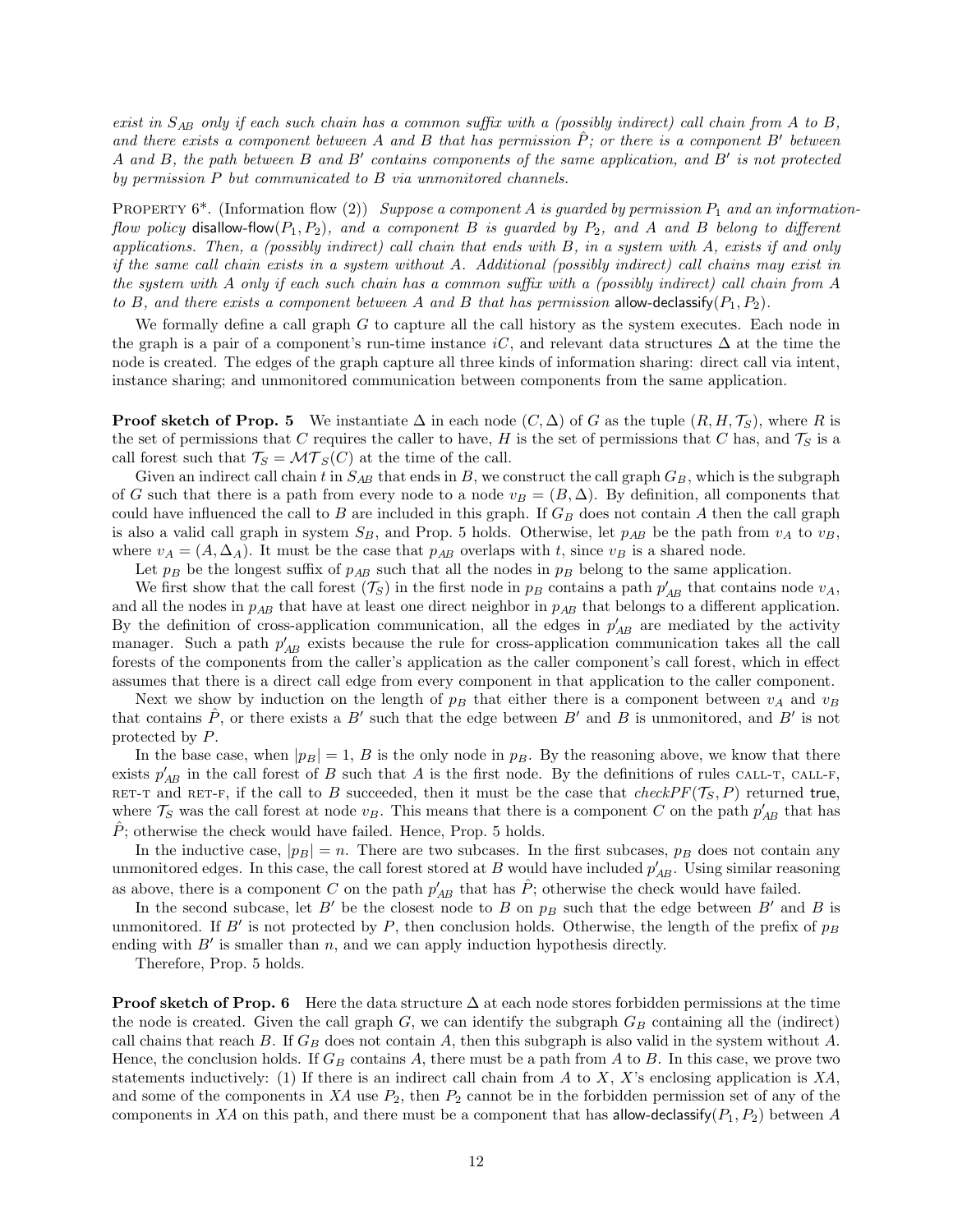

Figure 3: SORBET architecture: SORBET's additions to Android are shaded; arrows indicate interactions between components; and dashed arrows are present in Android but unneeded in SORBET.

and X (not including X); (2) If there is an indirect call chain from A to X, X's enclosing application is  $XA$ , and  $P_2$  is not in the forbidden permissions of any of the components in  $XA$ ; then there must be a component between A and X (inclusive) that has allow-declassify( $P_1, P_2$ ). When proving these two statements, we apply mutual induction on the length of the trace. The main idea is that the unmonitored communication will not change the invariant of the conditions, since we make a uniform assumption about components in the same application. In proving (1), the rule for cross-application calls ensures that the intersection of the sets of permissions guarding components of the callee's application and the set of forbidden permissions of the caller's application is empty. This condition allows us to apply the I.H. of (2) right away.

# 5 Implementing and Evaluating Sorbet

We implemented SORBET on top of Android 2.3.7. This section describes the most salient implementation details, including the syntactic additions for expressing SORBET's policies, and a case study that illustrates SORBET's features.

Syntactic additions We extended Android's manifest file syntax to support information-flow and integrity policies. disallow-flow $(P_1, P_2)$  is specified at the component that is protected by  $P_1$  by including android:forbiddenPermissions=["P2"] in the list of permissions by which a component is protected. allow-declassify( $P_1, P_2$ ) is specified as <declassified-info source=[" $P_1$ "] destination=[" $P_2$ "]/>. A permission is labeled as privileged  $\hat{P}$  by the addition of a "privileged" attribute to its declaration:  $\zeta$ uses-permission android:name="P" android:privileged="true"/>.

Implementation overview SORBET's keystone is a reference monitor built on top of Android's ActivityManager (Fig. 3). ActivityManager already mediates inter-component communication, which includes preventing calls that are illegal by Android's policy; SORBET modifies it so that mediation of relevant calls is handled by SORBET instead of by the legacy parts of ActivityManager. Enforcing SORBET's policies also requires additional bookkeeping, including of instance data (e.g., to recognize that a particular application has accessed a resource protected by a "forbidden" permission), and richer static policy specified in application manifests. Hence, a significant component of SORBET's implementation is the data structures that implement this bookkeeping. The bookkeeping includes keeping track of individual files accessed by applications; for enforcement purposes, these are treated as components.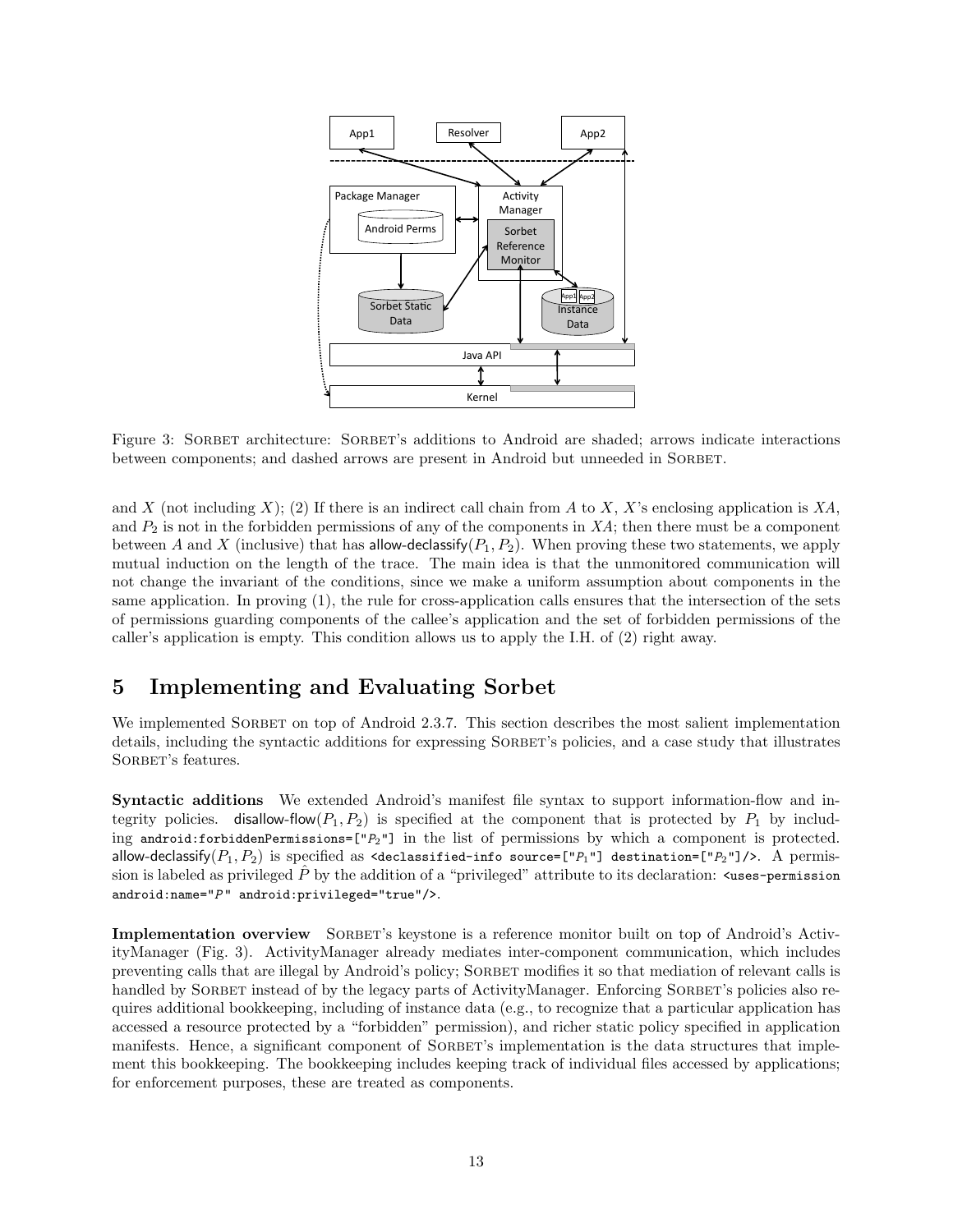| Scenario                                                                   |                                                      |              | Private File<br>Manager                        | Editor       | Encryption<br>App                                        | Email App                                                | PE                       | ΙF |
|----------------------------------------------------------------------------|------------------------------------------------------|--------------|------------------------------------------------|--------------|----------------------------------------------------------|----------------------------------------------------------|--------------------------|----|
| be sent over the<br>network                                                | Private files cannot                                 | a.           | protected by<br>$R/W$ perms                    |              |                                                          |                                                          |                          |    |
|                                                                            |                                                      | Ь            | protected by<br>$R/W$ perms                    | use Internet | use Internet                                             | use Internet                                             | $\checkmark$             |    |
|                                                                            |                                                      | $\mathbf{c}$ | protected by<br>$R/W$ perms<br>forbid Internet | use Internet | use Internet                                             | use Internet                                             | $\sim$                   |    |
| $\overline{2}$                                                             | Private files sent<br>over network only<br>via email | a.           | protected by<br>$R/W$ perms                    | use Internet | use Internet                                             | use Internet                                             | $\checkmark$             |    |
|                                                                            |                                                      | b            | protected by<br>$R/W$ perms<br>forbid Internet | use Internet | use Internet                                             | use Internet<br>declassify<br>$R/W \rightarrow$ Internet | $\overline{\phantom{a}}$ |    |
| Private files sent over<br>3<br>network only via<br>email and if encrypted |                                                      |              | protected by<br>$R/W$ perms<br>forbid Internet | use Internet | use Internet<br>declassify<br>$R/W \rightarrow$ Internet | use Internet                                             | $\checkmark$             |    |

Figure 4: Three scenarios from our case study. Columns indicate the permissions assigned to each application, and whether enforcement is via protection from privilege escalation (PE), or information flow prevention  $(IF).$ 

A particular challenge in implementing SORBET was to capture operations that are not mediated by ActivityManager, such as opening a socket or a file. Android enforces permission-based policies on such operations by Linux-level checks based on the (Linux) group ID of the calling application; applications are placed in the correct groups at installation time by the Package Manager. To mediate access to these operations, we used TOMOYO Linux [20], a set of Linux kernel patches that replaces scattered, ad-hoc access-control checks with centralized ones.<sup>2</sup> We further extended TOMOYO Linux so that access attempts for which policy was enforced at Linux level (e.g., to open a socket or a file) trigger a call to  $SORBET$ 's reference monitor. This also allows SORBET to mediate security-relevant behaviors implemented in native code that may be included in Android applications.

Case study To test SORBET and illustrate its usefulness, we used it to implement several policies; some that can be implemented (sometimes partially) by previously proposed mechanisms (e.g.,  $[2, 7]$ ), and some that require Sorbet's features. Our main case study involves four applications: a file manager for storing and manipulating private files (e.g., a diary or list of account numbers); a text editor; an encryption application; and an email application. The high-level policy we focus on is to prevent private files from being leaked on the Internet, but to allow them to be manipulated by various applications at the user's behest (e.g., by using the private file manager to launch an editor). Private files are kept in a content provider implemented by the file manager, and protected by separate permissions that allow read and write access. Applications can access private files only when dynamically delegated the appropriate permissions by the file manager. We next describe several specific scenarios (summarized in Fig. 4) that examine variants of this policy and show how they could be implemented.

Scenario 1. We start from a base case in which private files must not be sent over the network (Fig. 4, Scenario 1). In Android, the only way to prevent one of these applications from leaking files to the network is to avoid granting any of the applications the Internet permission (Scenario 1a). In SORBET, this policy can be enforced by either the mechanism that prevents privilege escalation or the one that prevents undesired information flows. In the first case, all other applications can be granted the Internet permission, but will no longer be able to use it if the file manager, which does not have this permission, is on the call stack (Scenario 1b). In the second case, the file manager declares the Internet permission as forbidden, with the same effect (Scenario 1c).

Scenario 2. We now extend the desired policy to allow only the email client to send a private file (an activity that the user explicitly initiates), while other applications can use the Internet for other purposes. This cannot be implemented in stock Android, but can still be done with either of SORBET's protection mechanisms. For enforcement via the privilege-escalation mechanism, the email app must declare and be granted the privileged version of the Internet permission.

<sup>2</sup>TOMOYO Linux has similarly been used by other researchers [2].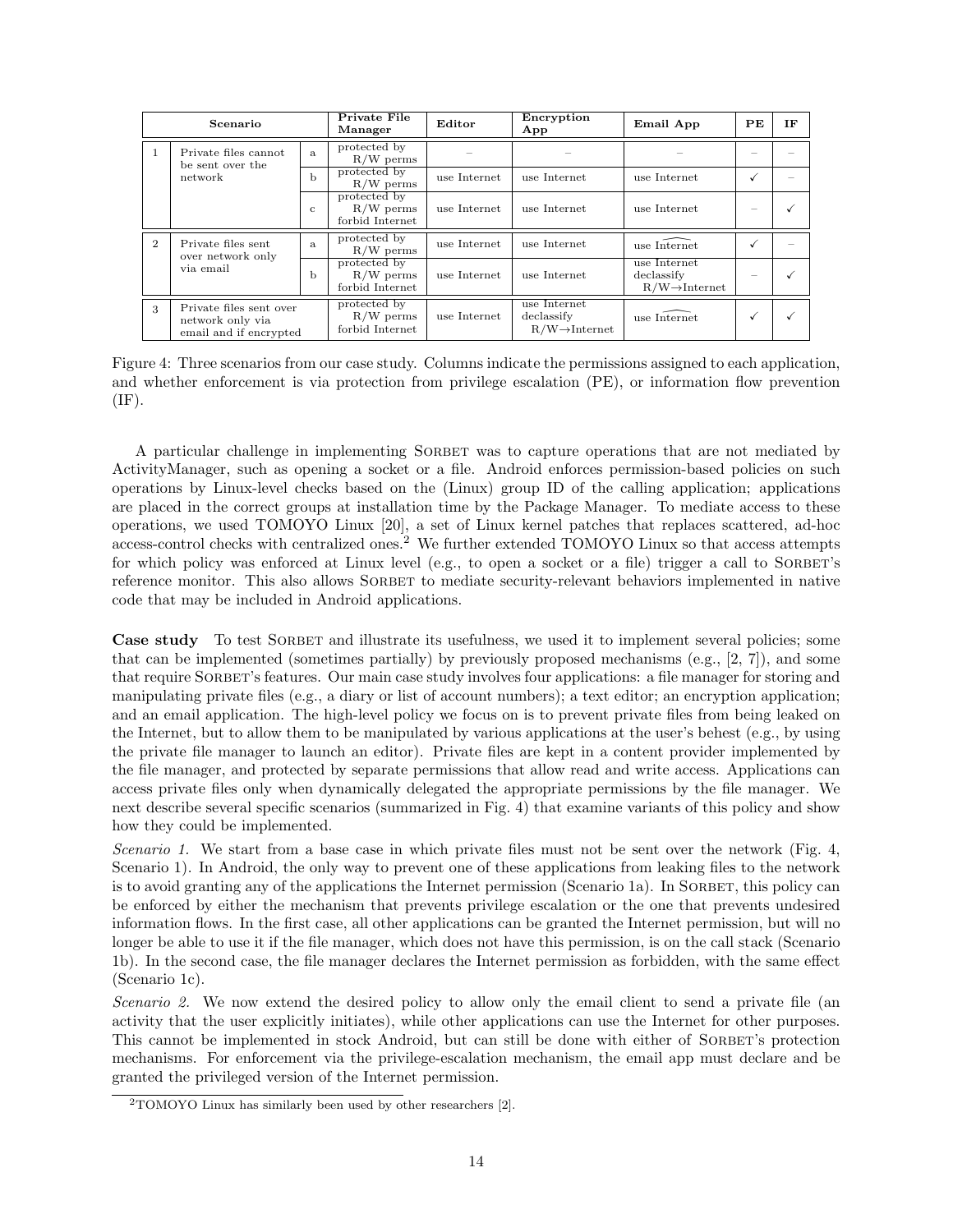To enforce the same policy via SORBET's information-flow mechanism, the file manager would declare the Internet permission as forbidden (as in Scenario 1), and the email would declare the permission to declassify from R/W to Internet.

Scenario 3. Finally, we extend the policy from Scenario 2 to allow emailing private files only if they are encrypted. Enforcing this without limiting reasonable uses of the email app requires both the informationflow and privilege-escalation mechanisms. As in Scenario 2a, the email app is given the privileged Internet permission, so that it can send email even if indirectly invoked by the file manager, which does not have the Internet permission. In addition, the file manager declares the Internet permission forbidden, and the encryption app is allowed to declassify. Now, the only path to emailing private files is via the encryption app, which is trusted to invoke the email app only with encrypted data.

The last scenario shows that SORBET allows straightforward specification of useful policies that go significantly beyond what Android offers. Our case study used minimally modified off-the-shelf applications: Open Manager v2.1.8, Qute Text Editor v0.1, Android Privacy Guard v1.0.9, Email v2.3.4. We modified their manifest files, added sending functionality to some, and added a private content provider to Open Manager. The impact of SORBET on performance was sufficiently small to be unobservable by the user.<sup>3</sup>

## 6 Related Work

Researchers have analyzed the security of Android's permission system [5, 10], developed analysis tools for Android applications [11], and proposed new protection mechanisms (e.g., [19, 21]). Many works studied the attack surface against Android (e.g., [18]), including attacks using covert and overt channels [23], DoS [1] and web attacks [16], and unauthorized application repackaging [26].

Several works have pointed out flaws of the current Android permission system. One weakness is the lack of global properties: Android's permission system does not prevent privilege escalation or information leakage. Davi et al. [6] and Felt et al. [12] have studied privilege-escalation attacks in detail. Bugiel et al. developed a system that monitors interactions between applications at runtime and has the capacity to mitigate a wide range of privilege escalation attacks [2]. Our enforcement mechanism has many similarities to theirs. However, we focus on allowing developers to specify policies on a per-application basis, and emphasize formal analysis of mechanisms. Dietz et al. proposed a framework for provenance tracking to mitigate the confused deputy problem [7]. Our goals are similar, though SORBET's mechanism differs in several ways: we do not track full provenance information, but instead focus on flexible policy specification based on permissions, and we rely on the Android runtime for bookkeeping, rather than using digital signatures. Another proposal for mitigating unintended application collusion is through domain isolation. Bugiel et al. assigned trust levels to applications, allowing applications to communicate only if they are at the same level [3]. They focus on defining policy for a set of applications that consist a trust level, whereas we let applications define policy individually.

Several works have identified the problem of privacy leaks in Android [8, 23, 4, 9]. We provide a formal infrastructure which allows these and other flaws to be seen as violations of desired security properties. Projects such as TaintDroid [8] and AppFence [13] aim to automatically detect and prevent dangerous private information leaks in Android. Our work is in several ways complementary to these. TaintDroid and AppFence operate at a much finer granularity, tracking tainting at the level of variables, and enforce fixed policies. In contrast, our enforcement is at the component level, and allows developers to specify policies, including, e.g., declassification, which is key to enabling applications that have legitimate reason to send tainted data to operate. We also formally prove that our enforcement mechanism soundly enforces desired high-level security properties.

Formal analysis of Android-related security issues has received less attention. Shin et al. [24] developed a formal model in order to verify functional correctness properties of Android, which revealed a flaw in the naming scheme for permissions and a possible attack [25]. In contrast, our work develops a more abstract model suitable for reasoning about extensions to Android's permission system.

 $3$ We ran microbenchmarks, but, as common in this setting, the small changes—and sometimes improvements—in latency were dwarfed by the variances between runs.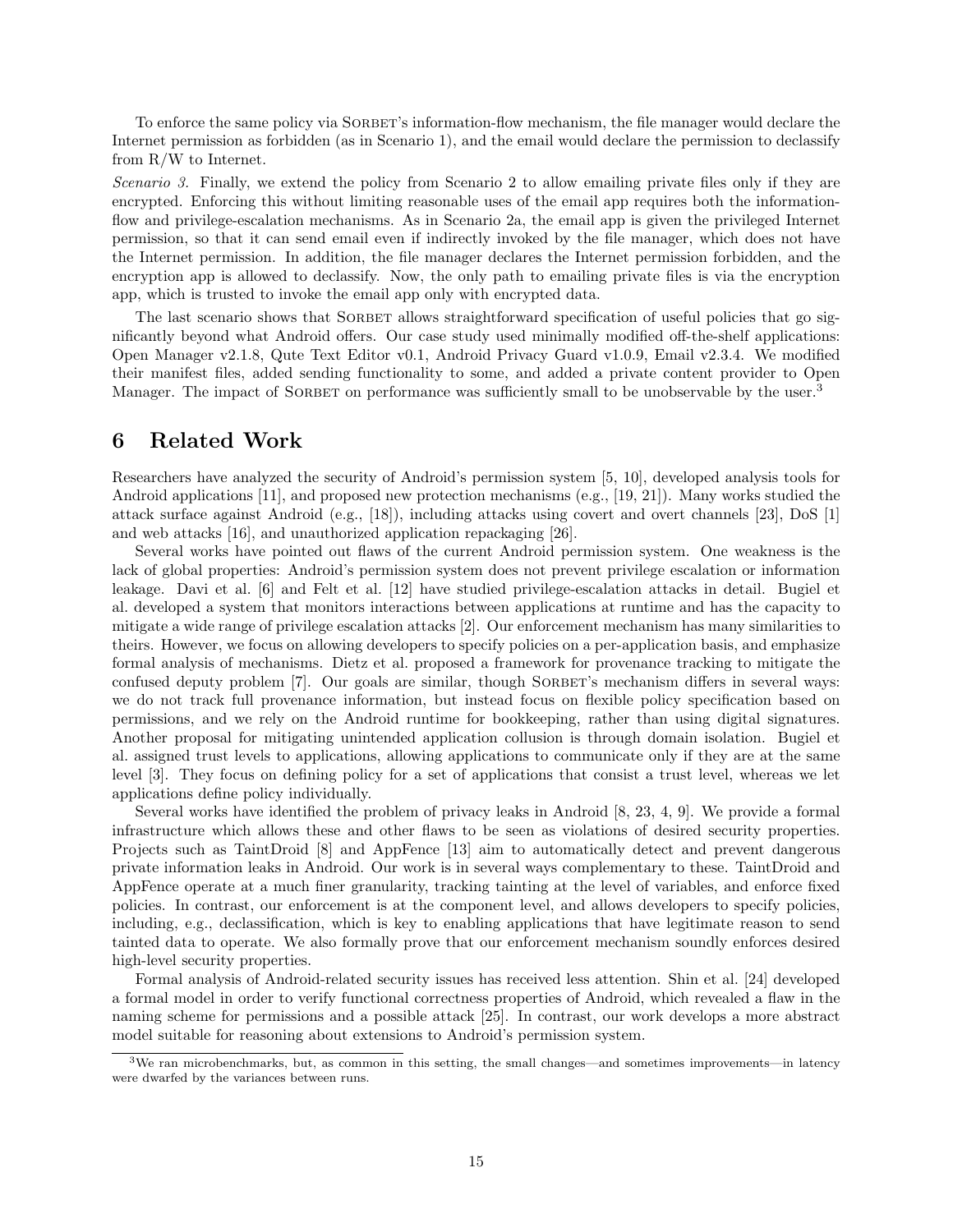## 7 Conclusion

In addition to developing a framework for formally analyzing Android-style permission systems, this paper shows that it is possible to enhance Android's permission system to support rich policies while maintaining convenient, application-centric policy specification. We have proved the design of our enforcement system satisfies a set of security properties, showed its feasibility by implementing and running it on a Nexus S phone, and demonstrated its usefulness through a case study. In developing our system we discover that Android's inability to provide strong isolation between components constrains the expressiveness of our system and complicates its implementation. Our system successfully provides both application- and component-level protections, but component-level protection would be enhanced by stronger underlying abstractions.

# Acknowledgments

This research was supported in part by NSF grants 0917047 and 1018211; by CyLab at Carnegie Mellon under grants DAAD19-02-1-0389 and W911NF-09-1-0273 from the Army Research Office; and by a gift from KDDI R&D Laboratories Inc.

# References

- [1] M. M. A. Armando, A. Merlo and L. Verderame. Would you mind forking this process? A denial of service attack on Android (and some countermeasures). In Proc. 27th IFIP International Information Security and Privacy Conference (SEC 2012), 2012.
- [2] S. Bugiel, L. Davi, A. Dmitrienko, T. Fischer, A.-R. Sadeghi, and B. Shastry. Towards taming privilegeescalation attacks on Android. In Proc. NDSS, 2012.
- [3] S. Bugiel, L. Davi, A. Dmitrienko, S. Heuser, A.-R. Sadeghi, and B. Shastry. Practical and lightweight domain isolation on Android. In Proc. 1st ACM Workshop on Security and Privacy in Mobile Devices (SPSM), 2011.
- [4] A. Chaudhuri. Language-based security on Android. In PLAS Workshop, 2009.
- [5] E. Chin, A. P. Felt, K. Greenwood, and D. Wagner. Analyzing inter-application communication in Android. In MobiSys, 2011.
- [6] L. Davi, A. Dmitrienko, A.-R. Sadeghi, and M. Winandy. Privilege escalation attacks on Android. In Proc. ISC, volume 6531 of Lecture Notes in Computer Science, 2010.
- [7] M. Dietz, S. Shekhar, Y. Pisetsky, A. Shu, and D. S. Wallach. Quire: Lightweight provenance for smart phone operating systems. In Proc. USENIX Security Symposium, 2011.
- [8] W. Enck, P. Gilbert, B. gon Chun, L. P. Cox, J. Jung, P. McDaniel, and A. N. Sheth. TaintDroid: An information-flow tracking system for realtime privacy monitoring on smartphones. In Proc. USENIX OSDI, 2010.
- [9] W. Enck, D. Octeau, P. McDaniel, and S. Chaudhuri. A study of Android application security. In Proc. USENIX Security Symposium, 2011.
- [10] W. Enck, M. Ongtang, and P. D. McDaniel. On lightweight mobile phone application certification. In Proc. CCS, 2009.
- [11] A. P. Felt, E. Chin, S. Hanna, D. Song, and D. Wagner. Android permissions demystified. In Proc. CCS, 2011.
- [12] A. P. Felt, H. Wang, A. Moshchuk, S. Hanna, and E. Chin. Permission re-delegation: Attacks and defenses. In Proc. USENIX Security Symposium, 2011.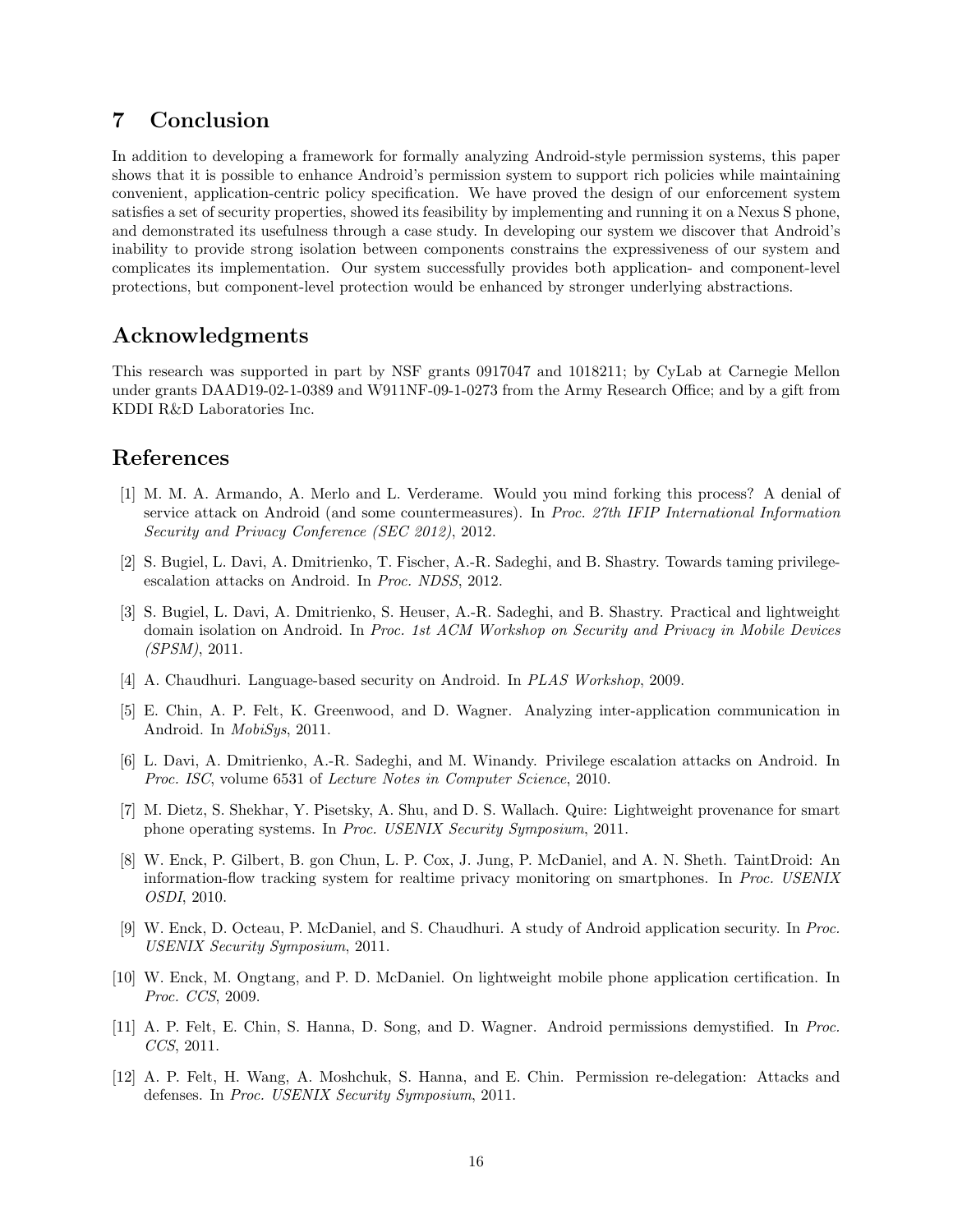- [13] P. Hornyack, S. Han, J. Jung, S. Schechter, and D. Wetherall. These aren't the droids you're looking for: Retrofitting Android to protect data from imperious applications. In Proc. CCS, 2011.
- [14] A. Lineberry, D. L. Richardson, and T. Wyatt. These aren't the permissions you're looking for. http://www.defcon.org/images/defcon-18/dc-18-presentations/ Lineberry/DEFCON-18-Lineberry-Not-The-Permissions-You-Are-Looking-For.pdf, 2010. accessed 10-Apr-2012].
- [15] J. Loftus. DefCon dings reveal Google product security risks. http://gizmodo.com/5828478/ defcon-dings-reveal-google-product-security-risks, 2011. [accessed 10-Apr-2012].
- [16] T. Luo, H. Hao, W. Du, Y. Wang, and H. Yin. Attacks on WebView in the Android system. In Proc. ACSAC '11, 2011.
- [17] C. Marforio, A. Francillon, and S. Čapkun. Application collusion attack on the permission-based security model and its implications for modern smartphone systems. Technical Report 724, ETH Zurich, April 2011.
- [18] A. Mylonas, S. Dritsas, B. Tsoumas, and D. Gritzalis. Smartphone security evaluation the malware attack case . In SECRYPT'11, 2011.
- [19] M. Nauman, S. Khan, and X. Zhang. Apex: extending Android permission model and enforcement with user-defined runtime constraints. In Proc. ASIACCS, 2010.
- [20] NTT Data Corporation. TOMOYO Linux. http://tomoyo.sourceforge.jp/, 2012. [accessed 10-Apr-2012].
- [21] M. Ongtang, S. E. McLaughlin, W. Enck, and P. D. McDaniel. Semantically rich application-centric security in Android. In Annual Computer Security Applications Conference, 2009.
- [22] P. Passeri. One year of Android malware (full list). https://paulsparrows.wordpress.com/2011/08/11/ one-year-of-android-malware-full-list/, 2011. [accessed 10-Apr-2012].
- [23] R. Schlegel, K. Zhang, X. Zhou, M. Intwala, A. Kapadia, and X. Wang. Soundcomber: A stealthy and context-aware sound trojan for smartphones. In Proc. NDSS, 2011.
- [24] W. Shin, S. Kiyomoto, K. Fukushima, and T. Tanaka. A formal model to analyze the permission authorization and enforcement in the Android framework. In SocialCom/PASSAT, 2010.
- [25] W. Shin, S. Kwak, S. Kiyomoto, K. Fukushima, and T. Tanaka. A small but non-negligible flaw in the Android permission scheme. IEEE Workshop on Policies for Distributed Systems and Networks, 2010.
- [26] W. Zhou, Y. Zhou, X. Jiang, and P. Ning. Detecting repackaged smartphone applications in third-party Android marketplaces. In Proc. CODASPY '12, 2012.

# Appendix

# A Flaws Discovered in Android

To the best of our knowledge only Flaw 4 had previously been reported.

#### Flaws related to delegation and revocation

Flaw 1: A component that has gained temporary permission can redelegate the permanent version of the permission to another application, or itself.

For example, a JPEG viewer given temporary permission to read an email attachment is able to grant itself permanent permission to read the attachment.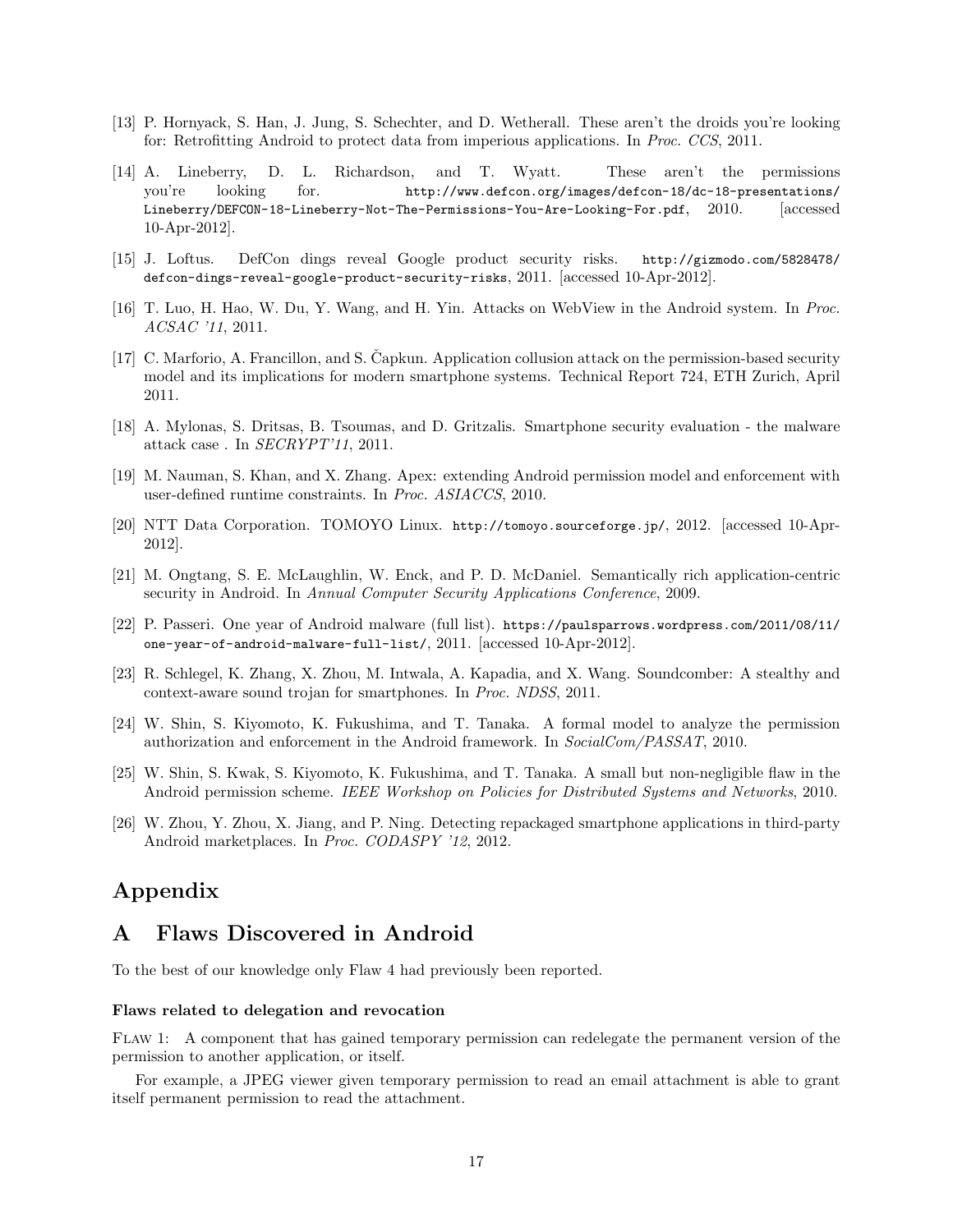Flaw 2: The revocation function revokeURIPermission revokes a specific URI permission from all components that were dynamically granted this permission. It can be called by components that own the permission or were granted the permission at install time. This may lead to confusion.

Consider the scenario where the Contacts application delegates a URI permission to the email client in order to send a contact through email. Before the email client completes this request, another application that has static permission (permission.READ CONTACTS) to read the Contacts application's content provider can revoke the permission from the email client. This is an unexpected behavior for both the Contacts application and the email application and can cause the email application to crash.

FLAW 3: If a component protected with permission  $P$  is initiated by the Resolver activity then its caller is not constrained to have permission P.

The Resolver is a system activity that presents the user with a list of applications that can complete an action. For example, if the SEND action can be performed by multiple applications—like email, messaging and social network applications—the Resolver shows all of them to the user and the user chooses which one to use. However, if any of these activities was protected by permission  $P$ , and a call that will cause that activity to start is intercepted by the Resolver, the caller is not constrained to have P.

We speculate that this behavior is allowed because the user's action of selecting the target for the call implies the user's consent to the call even if the caller does not have the required permission. In this situation the user is being asked, without this being made explicit, to make a policy decision that may conflict with his install-time decision to allow only specific applications access to a protected component. This behavior of the Resolver is not documented, and may lead to a vulnerability if the user is not careful enough.

Flaws due to implementation error Along with the high-level correctness properties of §3.1, the implementation should obey several low-level correctness properties. The abstract model has helped us to identify these properties, and prompted us to examine the Android implementation and discover several flaws.

The first correctness property concerns the naming scheme for permissions: if permissions  $P$  and  $P'$  are deemed the same by the implementation, then they must be the same permission. In Android, permissions are represented as strings, and any two permissions with the same name string are treated as equivalent, even if they belong to unrelated applications. We will show vulnerabilities partially caused by this later.

The second correctness property requires system state to be properly updated when components exit or are uninstalled. More concretely, when an application declaring a permission  $P$  is uninstalled,  $P$  should be revoked from other applications that use P. Similarly, when an application containing a content provider is uninstalled, any permissions for accessing this content provider should be revoked. Android does not implement these clean-up functions properly. Combined with the inadequate identification of permissions, this results in the following vulnerabilities.

Flaw 4: Permissions declared by uninstalled applications are not revoked.

This leads to a potential attack previously identified by Shin et al. [25]. Suppose that a user installs a malicious application A that declares the permission  $P$ , and a malicious application  $B$  that uses it. Afterwards, the user uninstalls A and installs an innocent application that declares a permission with the same name. Now, the malicious application  $B$  can access the innocent application, as it has already been granted the permission. This scenario is particularly problematic because an attacker can easily target well-known applications.

This flaw that enabled the attack was claimed to have been addressed [25], but we were still able to reproduce it in Android 2.3.7.

Flaw 5: When an application A containing a content provider is uninstalled, any dynamically granted URI permissions for accessing this content provider are not revoked.

If the application  $A$  is reinstalled, it can be accessed by the applications that were previously granted these permissions. Additionally, URI permissions may refer to rows inside database tables, which they do by row index. Even if application A is willing to share the same data with the same applications after being reinstalled, old permissions that include row indices may now point to non-existent rows or rows that hold different data. This can cause confusion on the part of the permission holder, and can lead to an unintended information leak by the content provider.